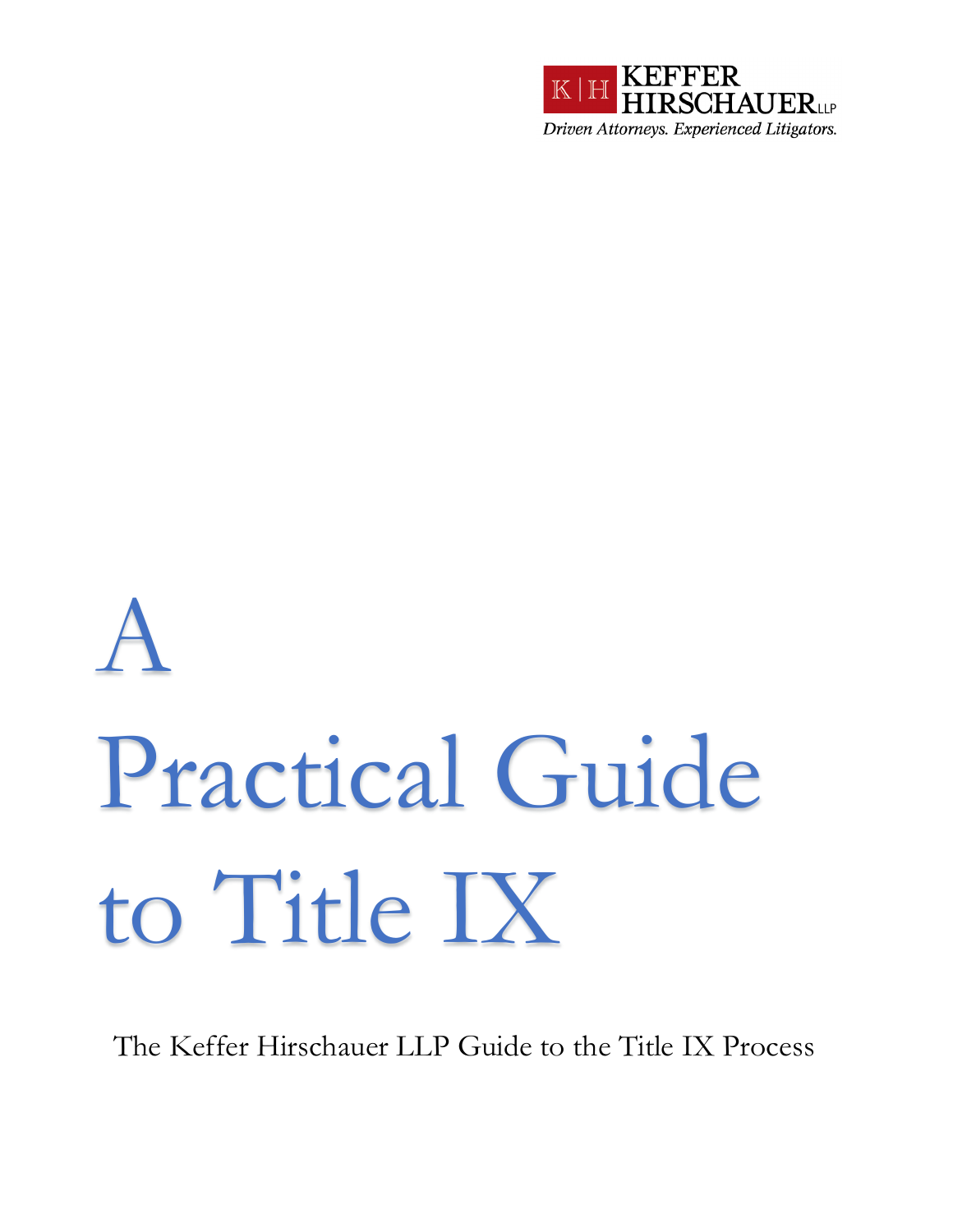### **Table of Contents**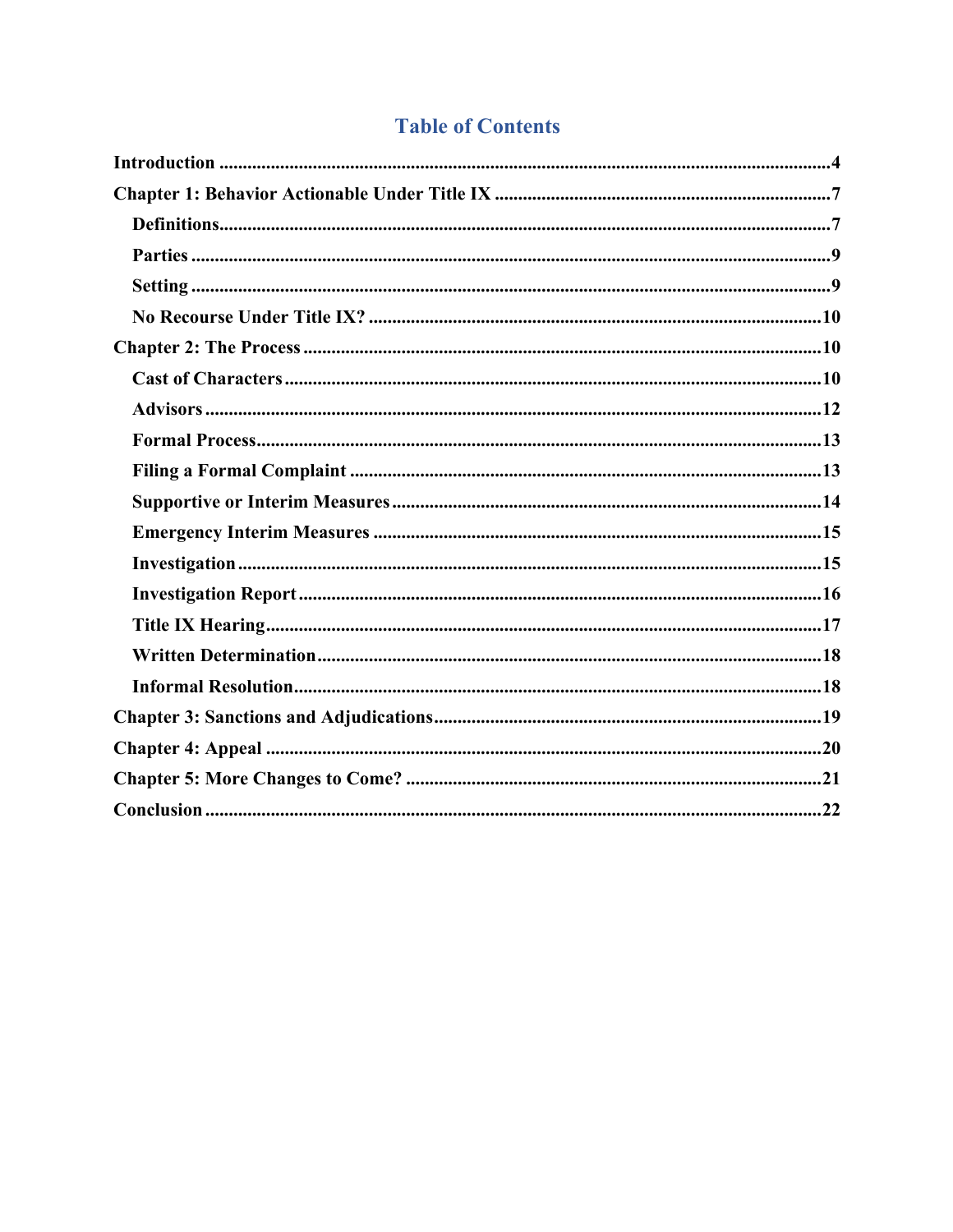#### **SPECIAL NOTE**

This eBook was compiled by the team at Keffer Hirschauer LLP with special help from certified legal intern Ana Carolina Corey.

#### **DISCLAIMER**

The information in this eBook is not intended as a substitute for professional legal advice or to solicit representation; nor does it form an attorney-client relationship. There is no one-size-fits all way to resolve a Title IX case or matter, and each school implements their own procedures. If you desire to pursue representation for the roll of an advisor, please contact the law firm of Keffer Hirschauer LLP for a free and confidential consultation at (317) 857-0160.

The following is advertising material but not a solicitation within the meaning of the Indiana Rules of Professional Conduct on behalf of Keffer Hirschauer LLP, 230 East Ohio Street, Suite 400, Indianapolis, Indiana 46204.

#### **WARNING**

The following contains sexual references and descriptions of sexual or violent conduct. The purpose of the eBook is to educate mature audiences as to the process and grounds of a Title IX claim. Discretion is advised.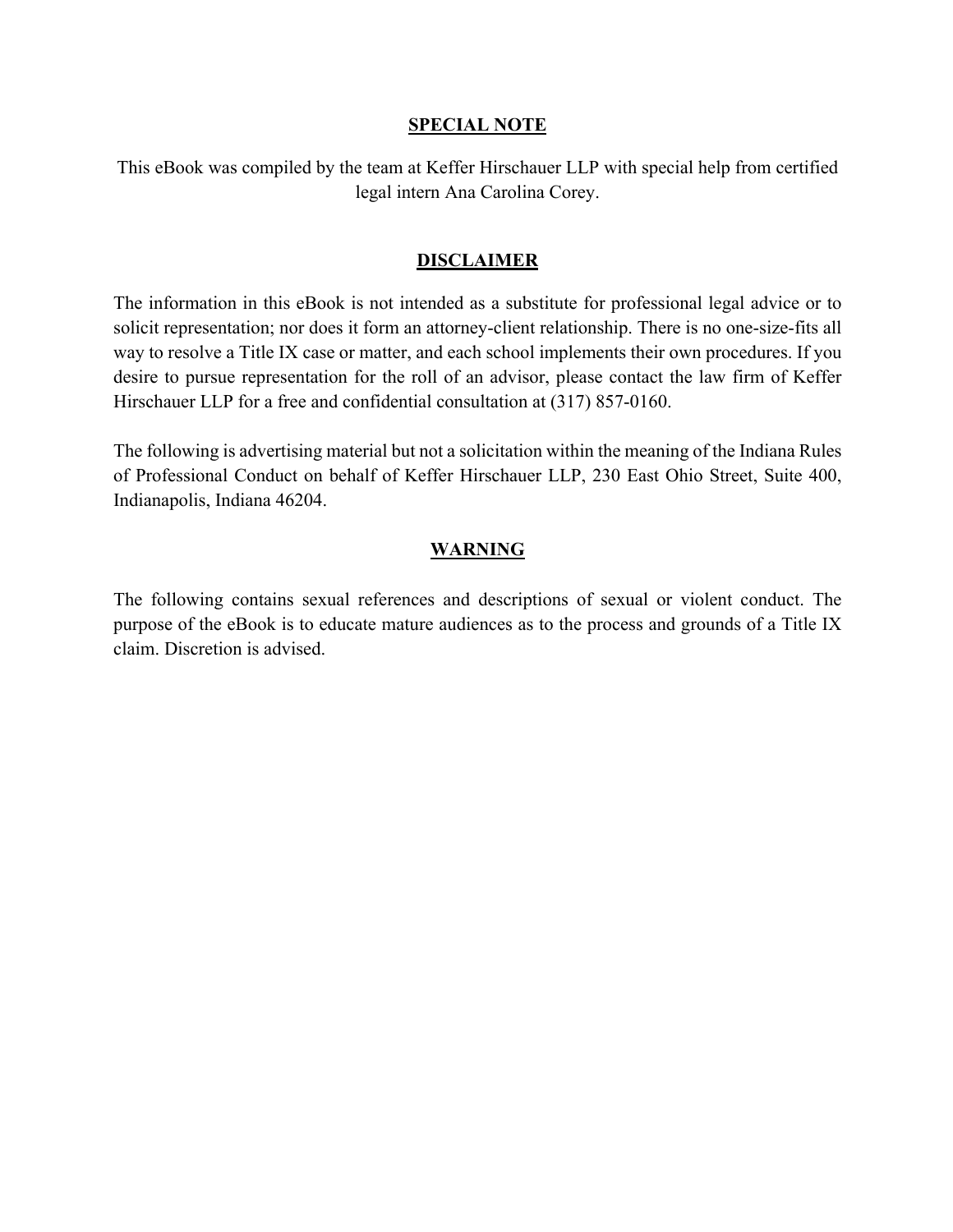## Introduction

"No person in the United States shall, on the basis of sex, be excluded from participation in, be denied the benefits of, or be subjected to discrimination under any educational program or activity receiving federal financial assistance." 20 U.S.C. § 1681

Title IX of the Education Amendments of 1972 was written by former Indiana Senator Birch Bayh. The legislation prohibits discrimination on the basis of sex at educational institutions that are funded by federal tax dollars.

More recent years have led to a wider interpretation of this provision; where a claim under Title IX is not limited to those solely on the basis of sex. Claims can arise as a result of alleged discrimination or harassment on the basis of sex, sexual orientation, pregnancy, parental status, gender nonconformity, and more. Allegations of sexual assault, violence, and misconduct can also form the basis of a Title IX allegation. The purpose of the proceedings are to establish a fair and equitable determination as to the allegation. However, the investigations and processes by which these cases are decided can be unfairly one-sided and biased against the respondent.

On May 6, 2020, Secretary Betsy DeVos, the then-head of the U.S. Department of Education, released regulations for interpreting and applying Title IX to educational institutions, specifically those receiving federal funding. Schools must offer protections and more equal footing for those accused of sexual harassment in the educational setting. As we will explore further in this eBook, these regulations brought the following changes:

- A **narrower definition of sexual harassment** now requires "severe, pervasive, and objectively offensive" conduct. Quid pro quo sexual harassment could meet the definition. A single incident of any type of sexual harassment may not meet the new definition, although stalking, dating violence, and sexual assault do not have to be severe or pervasive to qualify.
- A **narrower definition of locations of incidents schools are required to investigate** includes only incidents that occur in the United States during school-owned or -sponsored on-campus activities and off-campus activities (such as educational trips or fraternities recognized by the school) but not in independently owned off-campus apartments or during study abroad programs.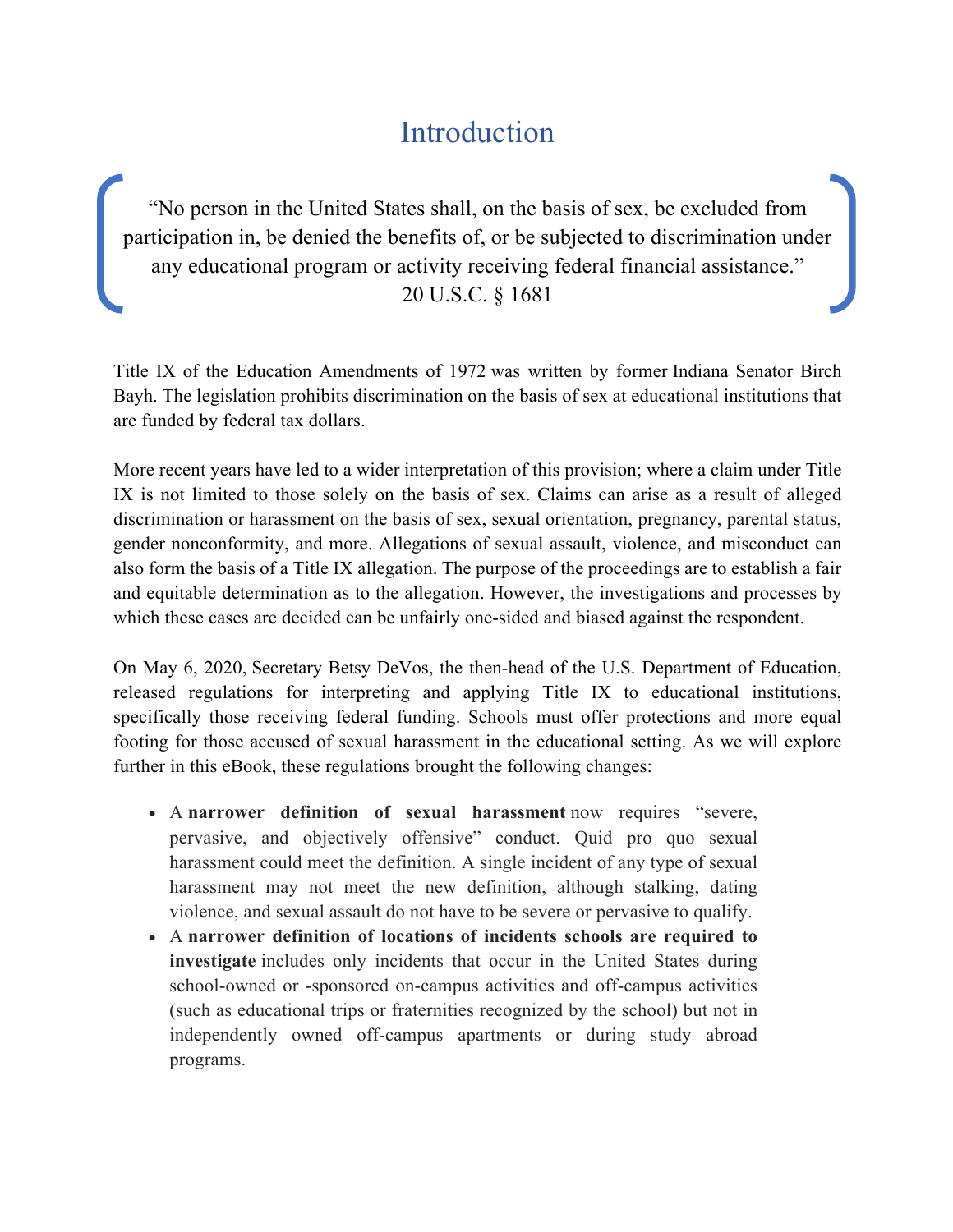- Colleges may designate only certain employees to have **mandatory reporting requirements**. However, all employees at K-12 schools are obligated to report Title IX sexual harassment.
- **All Title IX officials at a school must receive training** on Title IX and its regulations, including the definition of sexual harassment, how Title IX applies to the school's programs and activities, how to conduct a formal Title IX grievance process, and how to be an impartial decision-maker. Colleges and universities must also publish the training materials online.
- A school at any level that receives a formal complaint must proceed with a **formal grievance process**, which must include a **live hearing with crossexamination**.
- Schools may no longer use the single-investigator model. In other words, the **Title IX investigator of a sexual harassment complaint cannot also be the person who adjudicates** at the hearing.
- The **accused may use a legal adviser or lawyer to cross-examine** the complainant.
- A school **may raise the burden of proof to the clear and convincing standard** as long as the standard applies equally to faculty/employees and students.
- The school receiving a sexual harassment report must **provide the accused in writing the allegations and the evidence gathered**. If the accused is a minor, the school must also provide this writing to the parents of the accused.
- **All schools must engage a grievance process for every formal complaint and respond meaningfully and/or offer supportive measures** to every known alleged sexual harassment victim.
- Designated **Title IX personnel dealing with a complaint must be free of conflicts of interest** regarding the parties to the complaint.
- Schools must provide anyone accused of Title IX sexual harassment with a **written assurance of the presumption of innocence**.
- Schools must **retain written records for seven years** of sexual harassment complaints and the actions taken in response.

Most people generally think that Title IX is the school policy that applies to them. However, it is the interpretation of federal legislation, U.S. Department of Education rules, the school's individual policy, and school's application of the specific facts of an incident to that policy which determines your outcome.

The United States Code sets out the Title IX law and the U.S. Department of Education uses rulemaking to provide more context to the law via Title IX Regulations. Then the schools draft and enact their own Title IX policies to be in compliance with the Title IX Regulations. Then,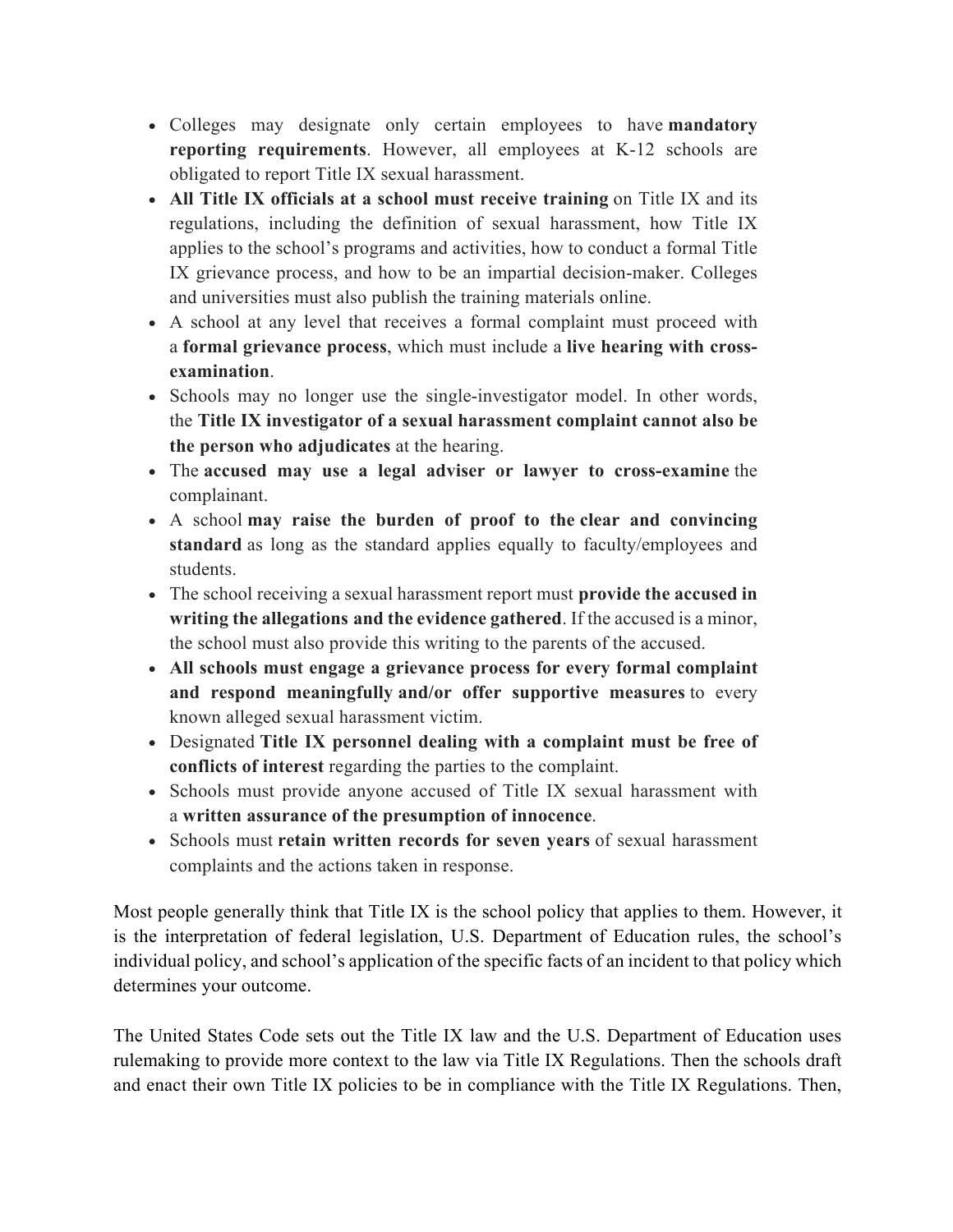when an incident arises that falls under the school's Title IX policy, an investigation is conducted, involving the parties, and an outcome is determined based on that policy.



For the purposes of this eBook, Title IX will be discussed in terms of its larger application in schools. Keep in mind as you read, that "schools" applies to K-12 programs, colleges, universities, and groups such as fraternities, sororities, and other federally funded educational programs. A school's size may impact the number of people involved in the Title IX proceeding, the investigation process, and the remedies available to the parties. As the regulations required each school to make their policies accessible by the public, it is important to review each school's specific policies.

Title IX processes are not as robust as those for cases that are criminal or administrative in nature, in part because the procedures are not clearly defined in legislation. The law mandates action by schools but fails to specify each specific action a school should undertake in each circumstance; leaving room for personal biases and outside pressure to unduly influence outcomes. The mandate of a response and lack of detailed guidance, combined with public pressure on schools to take swift and decisive action in Title IX cases, has at times contributed to environments and procedures that heavily favor the accuser.

People facing a Title IX claim have fewer protections and less access to information than those charged with crimes. Where criminal cases need to be proven *beyond a reasonable doubt,* Title IX violations are found with a lower standard of proof. There is no penalty for perjury that parties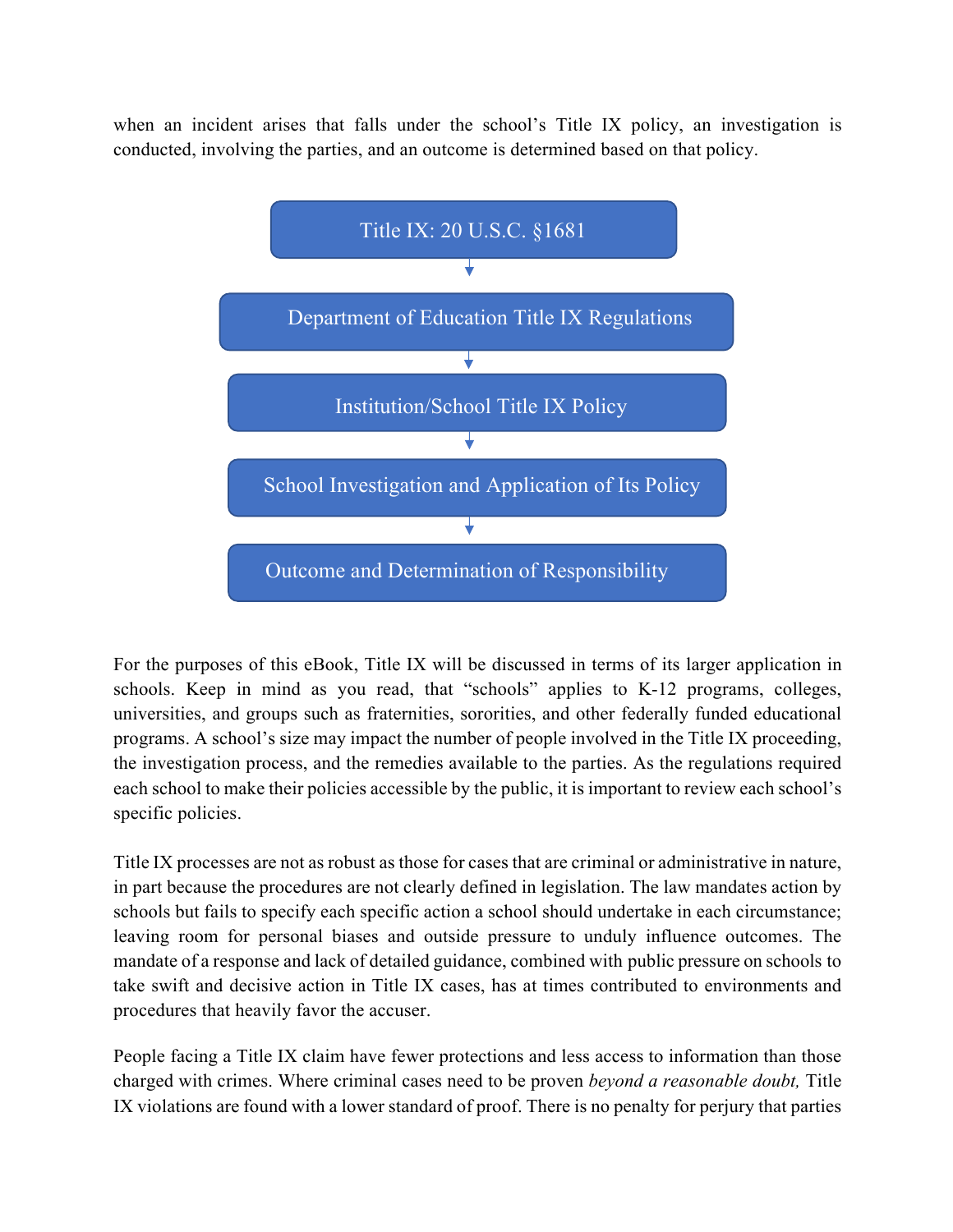face. Additionally, Title IX processes move at a rapid pace compared to many legal matters; with most investigations and proceedings completed and decided within 60 days. The potential consequences of these matters include suspension, expulsion, banning from participation or receipt of a diploma for students, loss of tenure or employment for teachers, impacts on future opportunities, and reputational harm. Schedule a free consultation today. If you are accused of a Title IX violation, you should not go through it alone.

## Chapter 1: Behavior Actionable Under Title IX

#### **Definitions**

To determine whether incidents would be actionable under Title IX, the regulations outline certain behaviors and their definitions. These definitions can be found in §106.30 of the regulations. The main categories of behavior are sexual harassment and sexual assault.

#### **Sexual Harassment**

As described in the introduction, the regulations have created a narrower definition of sexual harassment. To be deemed sexual harassment, the behavior must be "**severe, pervasive, and objectively offensive**" that it denies a person equal access to educational programs or activities. This is also typically considered a behavior that would constitute a hostile environment. A single incident of any type of sexual harassment may not necessarily meet the new definition, although stalking, dating violence, and sexual assault do not have to be severe or pervasive to qualify.

The definition of sexual harassment is further broken down into four major categories: (1) Quid Pro Quo, (2) Domestic Violence, (3) Dating Violence, and (4) Sexual Assault.

#### **Quid Pro Quo**

Sexual harassment where an aid, benefit, or educational service is conditioned on unwanted sexual conduct. An example would be a professor offering to give a student a higher grade in the class in return for sexual favors.

#### **Domestic Violence**

Violence between two people who are cohabitating, current or former spouses, or are engaged in an intimate relationship.

#### **Dating Violence**

Violence which occurs between two people who are or have been in a romantic or intimate relationship. Violence includes sexual or physical abuse, or the threat of sexual or physical abuse. To constitute dating violence, a determination of whether a relationship exists is first made, looking to the type of relationship, frequency of interactions, and length of relationship.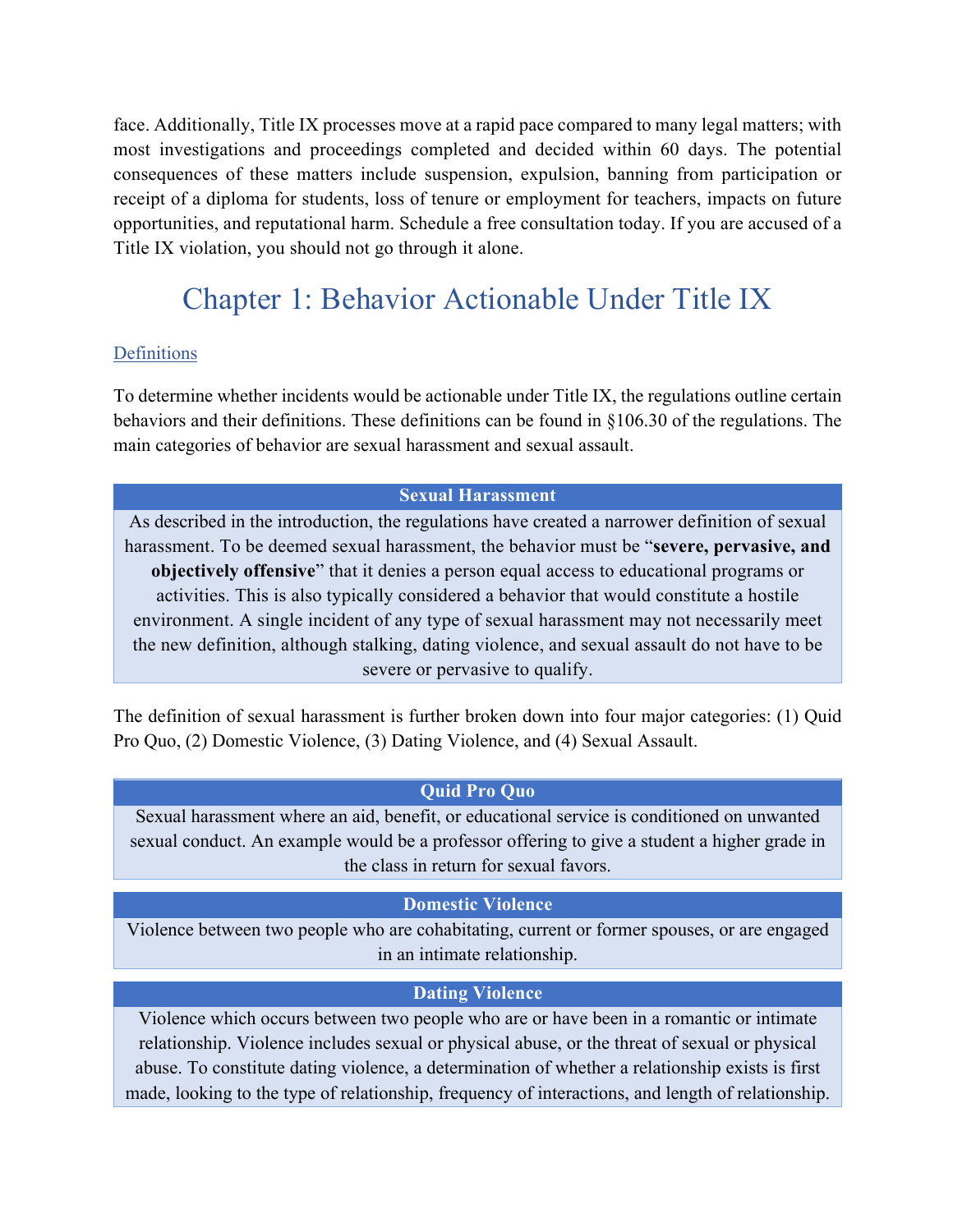| <b>Sexual Assault</b>                                                                                                                                                                                                                 |                                                                                                                                                                                                                                                                                                                                                                                                                                                                                               |  |  |
|---------------------------------------------------------------------------------------------------------------------------------------------------------------------------------------------------------------------------------------|-----------------------------------------------------------------------------------------------------------------------------------------------------------------------------------------------------------------------------------------------------------------------------------------------------------------------------------------------------------------------------------------------------------------------------------------------------------------------------------------------|--|--|
|                                                                                                                                                                                                                                       | Sexual acts that are directed at another person but lacking consent either due to age, temporary                                                                                                                                                                                                                                                                                                                                                                                              |  |  |
| or permanent mental incapacity, or temporary or permanent physical incapacity. Also, includes                                                                                                                                         |                                                                                                                                                                                                                                                                                                                                                                                                                                                                                               |  |  |
| (1) forcible rape; (2) forcible sodomy; (3) sexual assault with an object; (4) forcible fondling.                                                                                                                                     |                                                                                                                                                                                                                                                                                                                                                                                                                                                                                               |  |  |
| <b>Forcible Rape</b>                                                                                                                                                                                                                  | <b>Forcible Sodomy</b>                                                                                                                                                                                                                                                                                                                                                                                                                                                                        |  |  |
| Forcible rape includes any penetration, no<br>matter how slight, of the vagina or anus with<br>any body part of object. It also includes oral<br>penetration by a sex organ of another person,<br>without the consent of that person. | Forcible sodomy includes oral or anal sexual<br>intercourse with another person where it is<br>performed forcibly and/or against the person's<br>will. It also includes such behavior when the<br>person in incapable of giving consent either<br>due to age, temporary or permanent mental<br>incapacity,<br>or temporary or<br>permanent                                                                                                                                                    |  |  |
|                                                                                                                                                                                                                                       |                                                                                                                                                                                                                                                                                                                                                                                                                                                                                               |  |  |
|                                                                                                                                                                                                                                       | physical incapacity.                                                                                                                                                                                                                                                                                                                                                                                                                                                                          |  |  |
| <b>Sexual Assault with an Object</b><br>Sexual assault with an object is the use of an<br>object or instrument to forcibly or non-<br>another person's<br>consensually penetrate<br>genital or anal openings.                         | <b>Forcible Fondling</b><br>Forcible fondling includes the non-consensual<br>touching of private body parts of another<br>person, such as the groin, breasts, or buttocks,<br>for the purpose of sexual gratification. Such<br>fondling is against the person's will, non-<br>consensual, or lacking consent where the<br>individual is incapable of giving consent due<br>age, temporary or permanent mental<br>to<br>incapacity,<br>temporary or<br>or<br>permanent<br>physical incapacity. |  |  |
|                                                                                                                                                                                                                                       | <b>Nonforcible Sexual Assault</b>                                                                                                                                                                                                                                                                                                                                                                                                                                                             |  |  |

prohibited in the State of Indiana (i.e., incest), or between two persons where one is under the statutory age of consent (i.e., statutory rape).

Additional behaviors that would not fall under either definition of sexual harassment or sexual assault do constitute behavior actionable under Title IX, such as stalking and retaliation.

#### **Stalking**

Stalking is actionable under Title IX as defined by behavior that is directed at a specific person that would cause a reasonable person to suffer emotional distress, or fear for their personal safety or the safety of others. To constitute stalking, there must be two or more acts by the stalker. This can include a stalker directly or indirectly monitoring, observing, communicating, or threatening another person.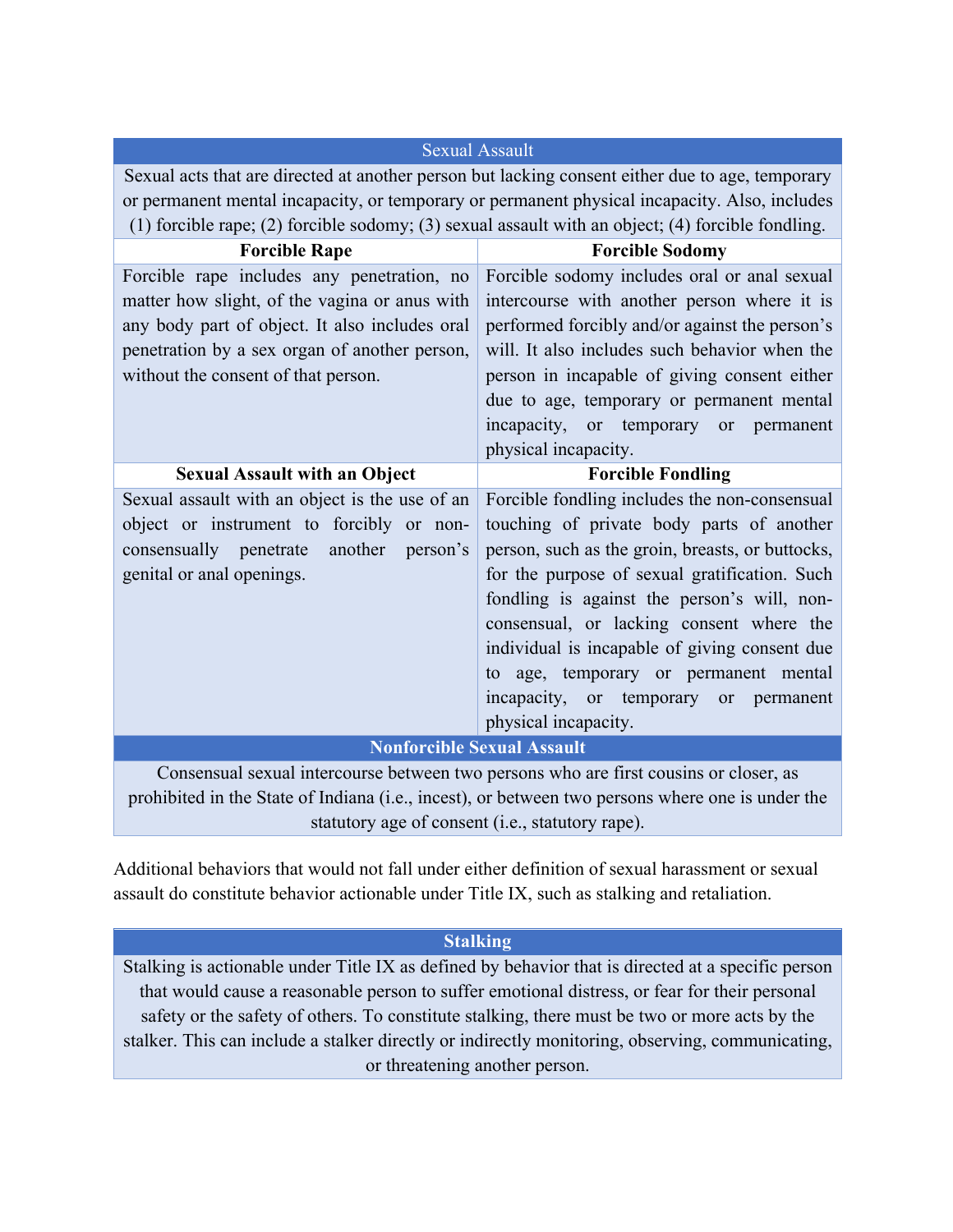#### **Retaliation**

If an allegation is brought against another, Title IX protects against any sort of retaliation. Retaliation is prohibited where a person threatens, discriminates, or intimidates a complainant or respondent in a Title IX claim. The retaliatory behavior does not need to be sexual in nature and can merely arise out of the same facts and circumstances of the allegations. Retaliation extends to third parties who testified, assisted in, or participated in an investigation.

#### Parties

Title IX relief is limited to incidents arising in four different situations:

- **Student on Student Conduct:** Where the acts of harassment, discrimination, or violence are from one student of the school against another.
- **Employee on Student Conduct:** Where the acts of harassment, discrimination, or violence are from an employee of the school against a student. Alternatively, though rare, this also includes acts of harassment or discrimination from a student of the school against an employee.
- **Employee on Employee Conduct:** Where the acts of harassment, discrimination, or violence are from an employee of the school against another employee.
- **University-Related Contractor Conduct:** Where the acts of harassment, discrimination, or violence are from a university-related contractor against a student or employee of the school. Any individuals or companies doing business with the school may be subject to Title IX liability by virtue of their business with the school. Examples could include vendors and caterers.

#### **Setting**

As seen in the introduction, the regulations have narrowed the definition of locations of incidents where schools are required to investigate. Incidents that occur on the school's campus are clearly within the purview of the school's investigation obligation. The definition would also require a school to investigate incidents that occurred in the United States during a school-owned or school-sponsored off-campus activity. Such activity could be an educational trip within the United States, or an incident that occurred a fraternity which is recognized by the school. Incidents that occur in independently owned, off-campus apartments would not be covered by Title IX, nor would those occur during a study abroad program.

The chart below outlines locations of incidents and whether or not they would find recourse under Title IX.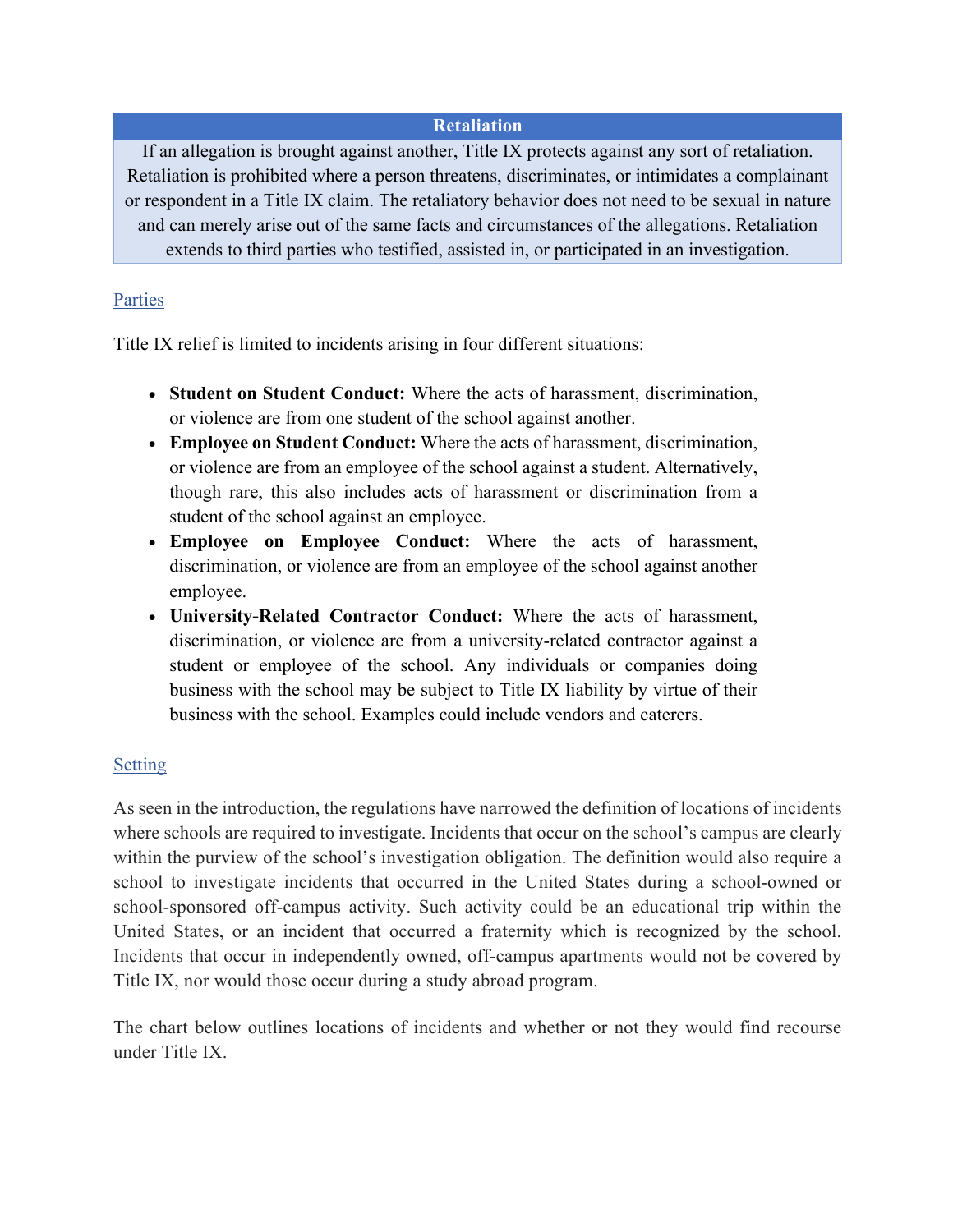| <b>Location</b>               | <b>Recourse under Title IX?</b> |
|-------------------------------|---------------------------------|
| Classroom                     | Yes                             |
| On-Campus Residence/Dormitory | Yes                             |
| Study-Abroad Trip to France   | N <sub>o</sub>                  |
| Football Team's Away Game     | Yes                             |
| Off-Campus Bar                | $No*$                           |

\*While this situation would not fall under Title IX, it may fall under the student code of conduct violation, or would be eligible for relief in a more formal, legal process. Where these are very cut-and-dry examples, real life situations are often more nuanced. To know if you have recourse under Title IX, you need to contact an experienced attorney.

#### No Recourse Under Title IX?

If the alleged behavior does not fall under one of these definitions, then Title IX would not provide adequate recourse. Additionally, if the allegation does not occur within the United States, it is outside the scope of Title IX. However, there are other avenues. One of which is through the school's student or employee code of conduct violation procedures. To understand if recourse would be found through this avenue, a consultation of your school's policies is necessary. The school policies will outline what would constitute a violation and what action will be taken as a result.

Another avenue would be to file a civil protective order (sometimes called a "restraining" or "nocontact order"). A petitioner may request a civil protective order to prevent a third-party from contacting them, visiting their residence, visiting their workplace, or from continuing in behavior that is harassment, stalking, or violent in nature. If granted, the order is enforced with the support of law enforcement and can result in legal repercussions if violated. If you are wondering if a protective order is the right course of action for you, please contact the law firm of Keffer Hirschauer LLP for a free consultation.

## Chapter 2: The Process

#### Cast of Characters

In a Title IX investigation, the two main parties will be the **complainant**, or the person who is bringing the allegations, and the **respondent**, the one against whom the allegations are being brought. When a complaint is made, school officials will become involved, and more people will be added to support both the complainant and respondent as well as to facilitate the investigation.

The new regulations require that all Title IX officials at a school must receive training on Title IX and its regulations, including the definition of sexual harassment, how Title IX applies to the school's programs and activities, how to conduct a formal Title IX grievance process, and how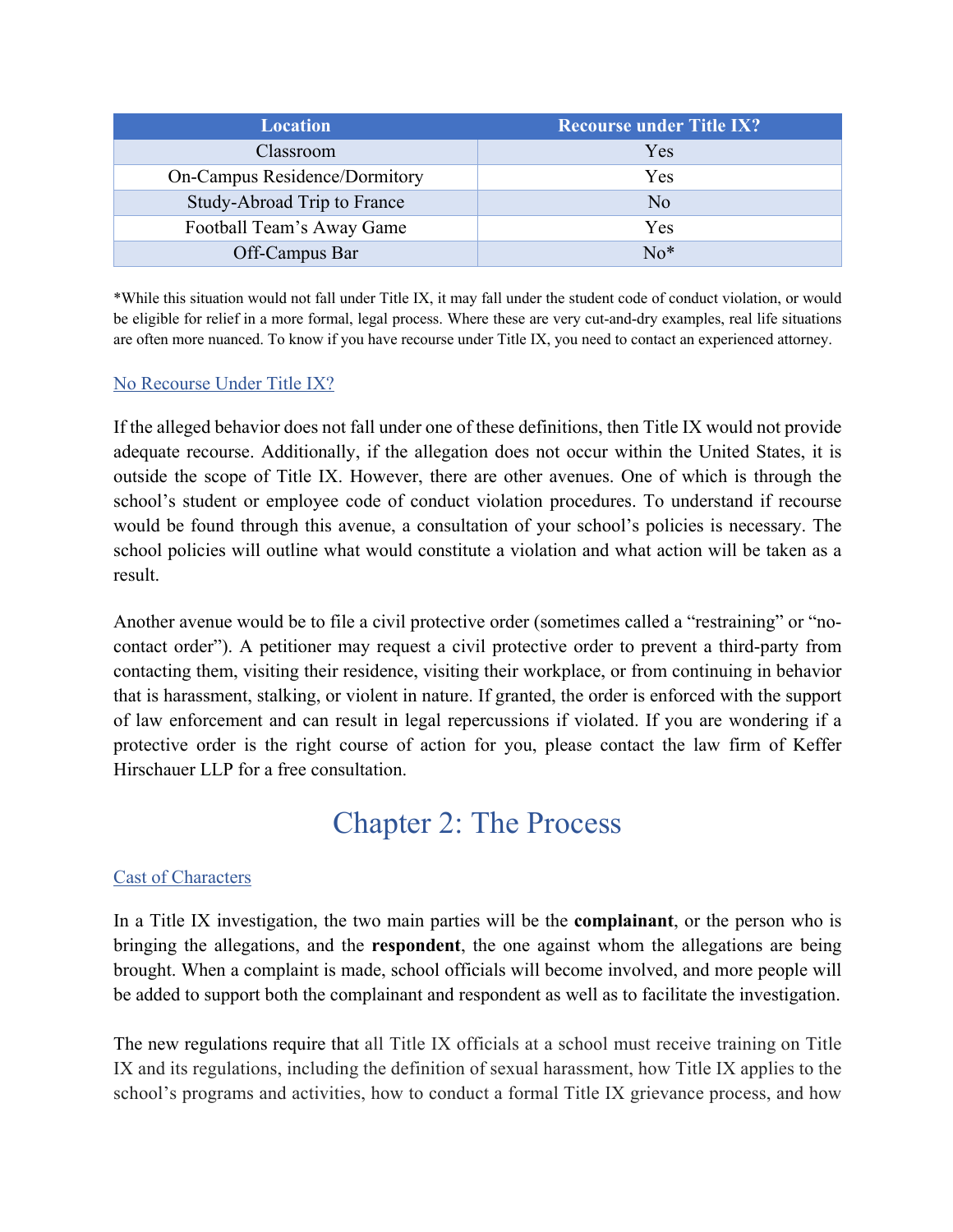to be an impartial decision-maker. Colleges and universities must also publish the training materials online. This ensures that all people involved in the process are fully aware of the procedures and requirements of Title IX.

During the process, you will encounter a variety of individuals. Where before, Title IX investigations could be investigated, and adjudicated by the same person, also known as a singleinvestigator model; new regulations require more parties to be involved in the interest of fairness. The personnel that will be dealing with the complaint must also be free from any conflicts of interest. If the investigator has any sort of relationship, whether personal, or professional that could likely weigh in favor of one party over the other, they are not allowed to participate in the investigation.

The main roles, apart from the **complainant** and **respondent**, that will be involved in the process are:

- **Title IX Coordinator:** The coordinator helps interpret Title IX as it relates to the school's policies and also coordinates the investigation and adjudication process. The coordinator ensures that these matters are conducted in a timely manner, and that the investigation process and adjudication are ultimately equitable.
- **Investigator:** The main fact finder of the process. Depending on the school size, there may be a panel of investigators, or a single person whose sole role is to determine the truth of the facts. The investigator may work alongside the coordinator to schedule interviews and draft interview questions.
- **Adjudicator:** The adjudicator will make a determination as to whether or not a Title IX policy violation occurred. Adjudicators will review the evidence presented, participate in the hearing, and decide whether there is sufficient evidence to support a policy violation, and whether there is a responsible party.
- **Hearing Administrator:** An individual who oversees and conducts the hearing, including asking questions of the parties and witnesses.
- **Hearing Officer:** A participant in a hearing who will be present at the hearing at be able to vote but will not have any part in running the hearing.
- **Appeals Officer:** Discussed in Chapter 4, the Appeals Officer is not involved in the investigation unless either party chooses to appeal the determination. Then Appeals Officer reviews the procedures and ruling and decides whether to enforce the previous determination or sanction.
- **Advisor:** Both the complainant and the respondent will be allowed to have advisors help them during the process. These advisors attend meeting and interviews, comfort and support the advisee, assist is the formal resolution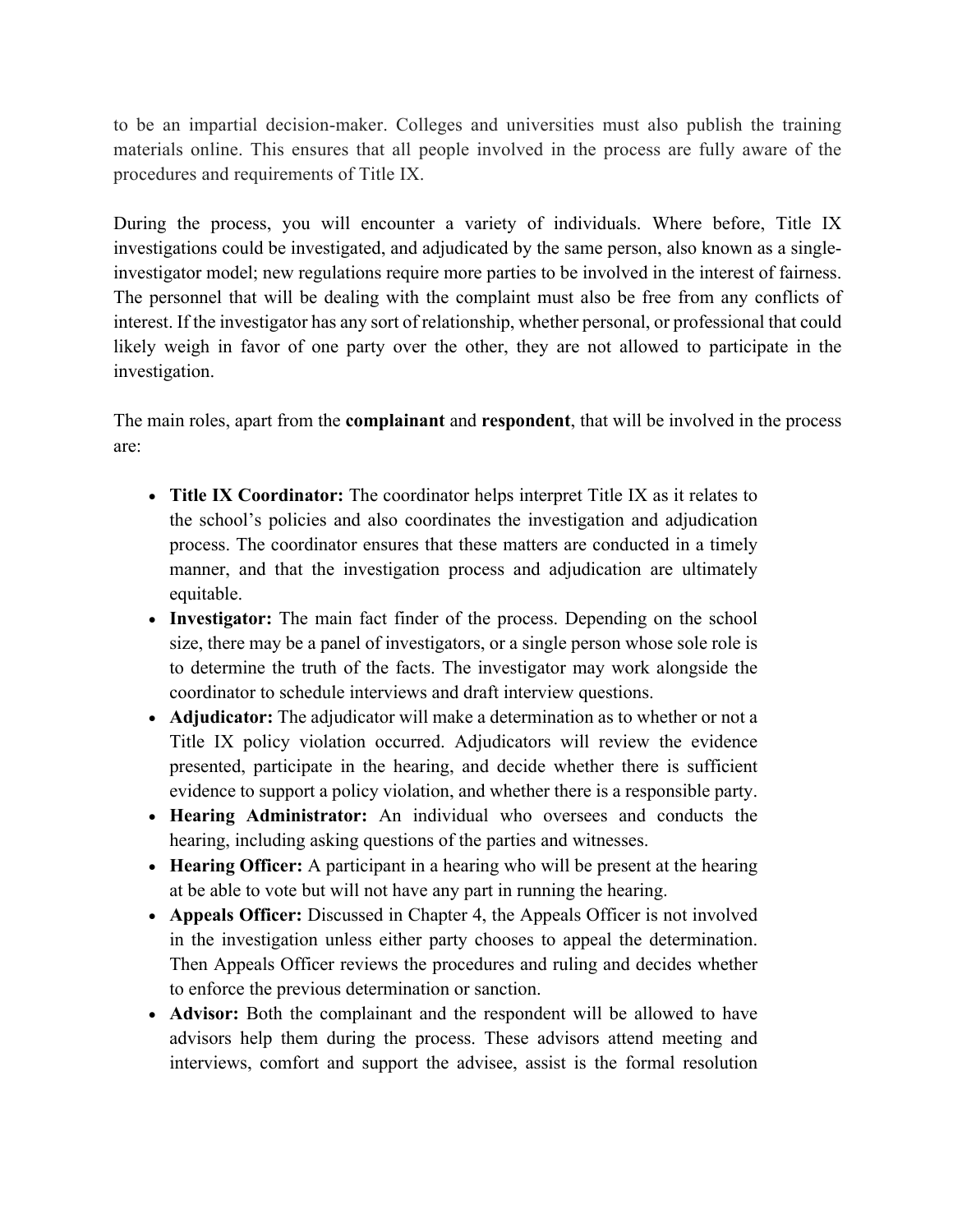process, and communicate with investigators. Advisors also cross-examine witnesses during the hearing.

• **Witness:** A witness may be called to testify on behalf of either party. This is an individual who either witnessed the event or events first-hand or witnessed either party soon after the incident.

#### Advisors

Parties are allowed to choose who they would like to serve as their advisor. Advisors have the right to receive any and all evidence that is relevant or directly related to the incident. They may choose a family member, an attorney, or another third party. Advisors are restricted in their participation. Depending on the school's policies, they may not be able to speak during the interview or meetings. However, they will have the ability to cross-examine witnesses that are brought forth during the hearing.

If a party does not have an advisor, the school is required to provide one for the purposes of cross examination. These advisors are to be provided by the school at no cost to the parties. During the hearing, the parties are not allowed to question the witnesses themselves, though they may provide a list of questions prior to the hearing.

Our team of experienced Indianapolis lawyers, that include ATIXA-certified investigators, coordinators, and administrators, can help you navigate the Title IX process and be by you every step of the way. Instead of having a school-appointed representative serve as an advisor during the Title IX process, a Title IX attorney provides the following benefits:

- **Legal Knowledge:** Title IX attorneys maintain current knowledge of Title IX law and guidelines, as well as civil and criminal law, to provide holistic advice concerning all legal options and ramifications.
- **Title IX Experience:** Our team is skilled in investigating Title IX matters and has served in various capacities during investigations at both large and small universities throughout the state. Additionally, a Title IX attorney provides objective assistance as someone not employed by or otherwise invested in the school or university.
- **Litigation Skills:** As advocates for your civil rights and interests, Title IX attorneys can advise you of potential consequences, both immediate and indirect, of a Title IX adjudication. These attorneys also possess the courtroom skills and demeanor to proceed with litigation if necessary.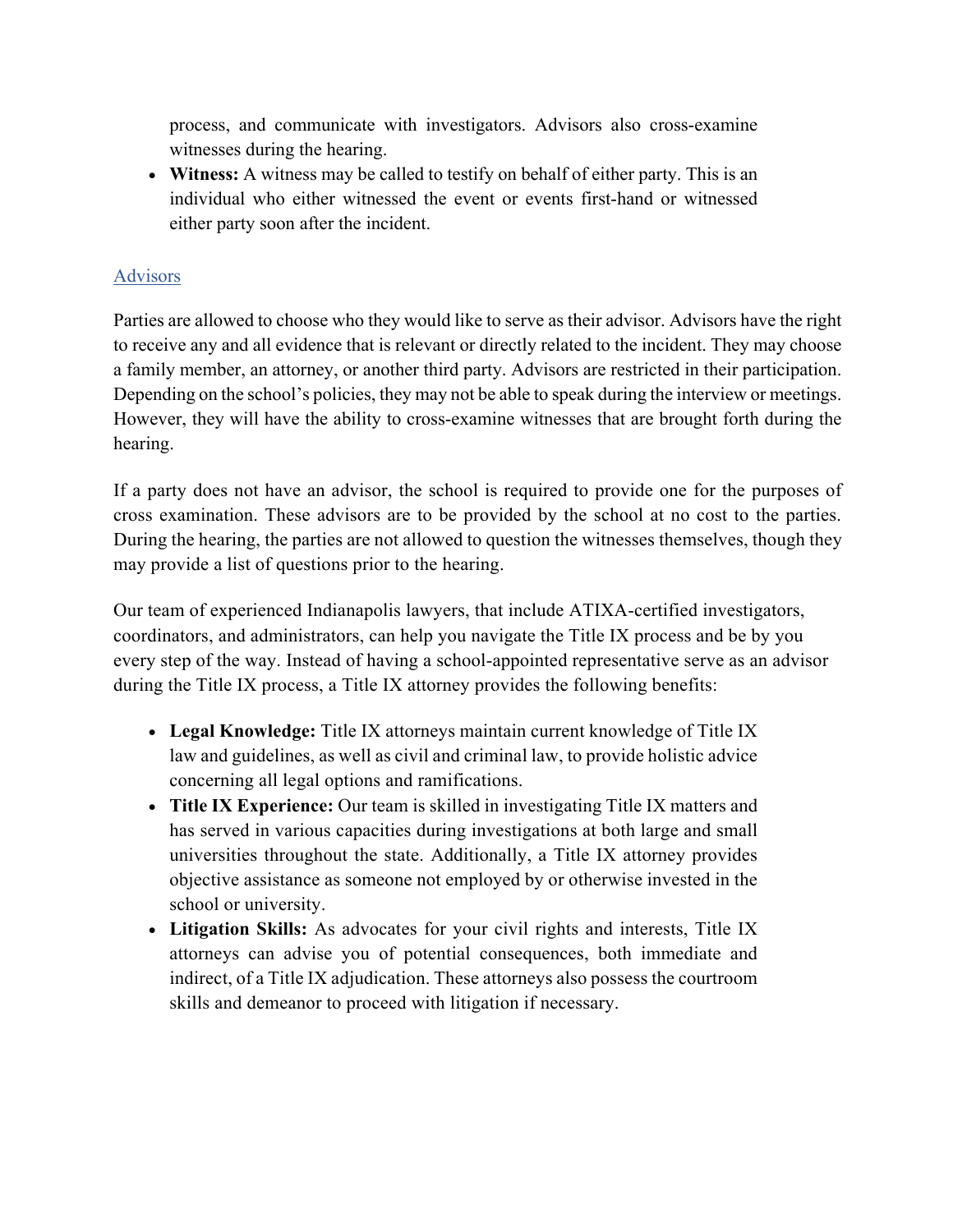#### Formal Process

From complaint until final determination, schools are required to make a good faith effort to resolve allegations promptly. Generally, a resolution will come within sixty (60) days. However, timeframes for the grievance process and for the appellate process will be outlined in the school's procedures. Temporary delays are allowed for good cause and if there is proper notice of a delay to both parties. Reasons for delays for good cause might present in cases of high complexity or where there are a large numbers of witnesses. Delays may also be reasonable for certain school breaks, such as winter or spring break. However, delays are not deemed reasonable over summer break, or due to administrative needs.

The process, simply illustrated below, will begin with a filed complaint and continue with an investigation, a hearing on the evidence, a determination of responsibility and the possibility of an appeal will follow. If an appeal is pursued, the process may be extended if the finding of responsibility or the imposed sanctions are changed.



#### Filing a Formal Complaint

A formal complaint is the document filed by the complainant, or alleged victim, that alleges sexual harassment or assault by a respondent. This complaint also requests the Title IX Coordinator to conduct an investigation of the conduct. Submitting a formal complaint triggers the school's obligation to assess the allegations, determine the appropriate process, and possibly initiate the grievance process.

For the complaint to be submitted, it must be in writing and must either be submitted by the complainant or by the Title IX Coordinator, on behalf of and with the permission of the complainant. The contents of the complaint should include the following:

- The name of the respondent, if known;
- The date(s) of the alleged incident;
- The location(s) of the alleged incident; and
- A description of the conduct that is alleged to have occurred.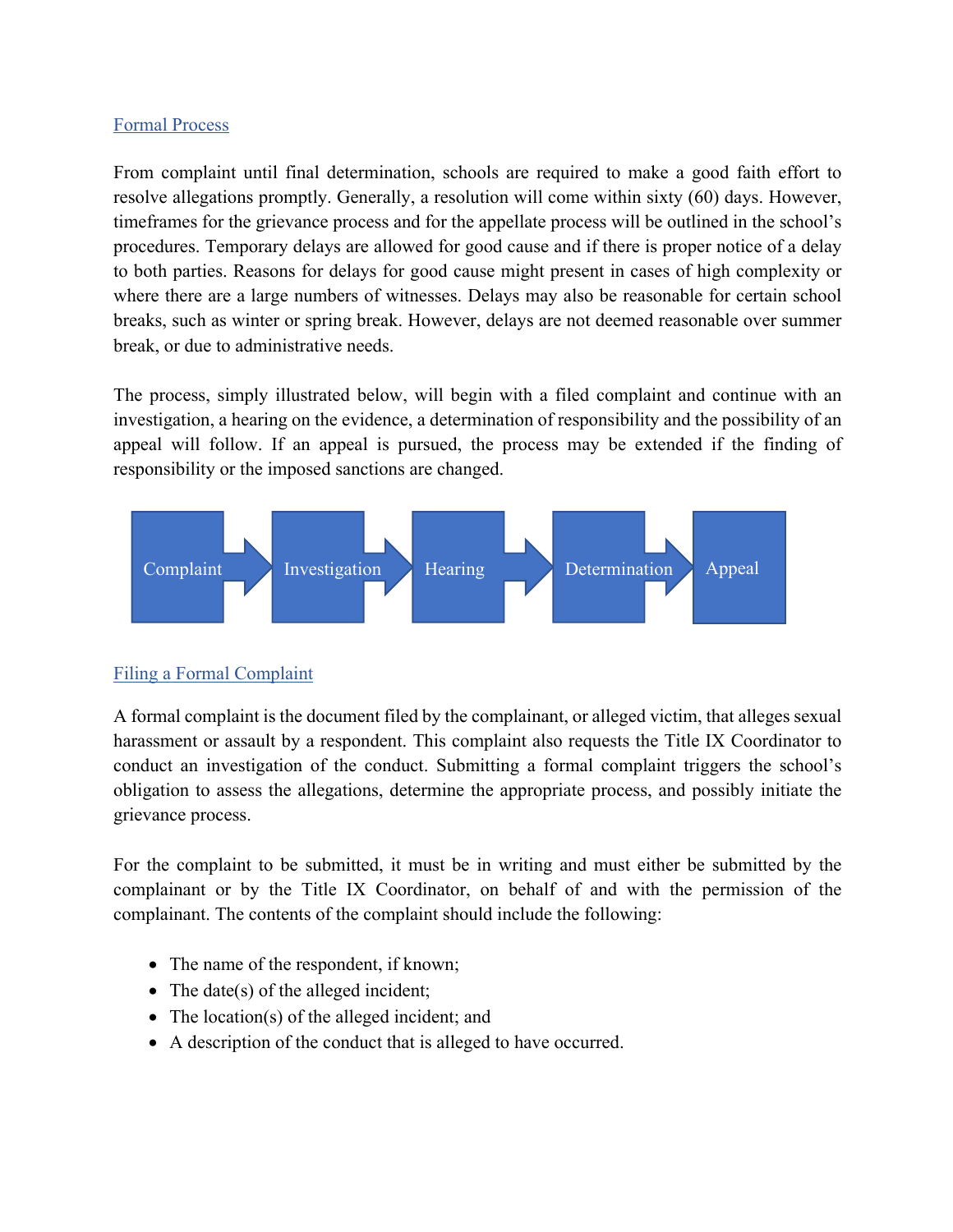In response to the filed complaint, schools will look to the behavior that is alleged, the participants, and the setting, as described in Chapter 1, to determine whether the complaint has recourse under Title IX. If the behavior falls instead under the student or employee code of conduct, then the complaint will be transferred to the proper investigatory body.

A formal compliant may be dismissed by the Title IX Coordinator if it does not meet the requirements as laid out in Chapter 1. For instance, if the conduct alleged in the complaint would not constitute behavior actionable under Title IX, then the formal complaint will be dismissed, and the complainant will need to pursue an alternate route. If it is dismissed, the school is required to submit a written notice of dismissal to both the complainant and the respondent.

The complaint may also be dismissed at the discretion of the Title IX Coordinator at any time during the investigation or hearing. The reasons for the discretionary dismissal usually are:

- **Voluntary Withdrawal:** The complainant decides that they would like to withdraw the formal complaint, or any allegations within. To do so, the complainant must submit a written notice of withdrawal.
- **Current Status:** If the respondent is no longer enrolled, employed, or contracted by the school, the allegations are then outside of the scope of Title IX. The main purpose of Title IX as well as any sanctions that would be imposed are no longer attainable. Please note, however, that if an allegation is made shortly before a student is scheduled to graduate, a Title IX investigation can delay that graduation or confering of diploma.
- **Special Circumstances:** Any incident, event, or situation that prevents the Title IX investigator from gathering sufficient evidence to reach a determination as to the formal complaint or allegations may result in a discretionary dismissal.

If such a dismissal occurs, parties retain the right to appeal. The appellate process will be explained more in depth in Chapter 4.

If a complainant has voiced allegations or concerns that would evoke Title IX procedures, immediate action may be taken in the form of supportive, interim, or emergency measures. Respondents are often made aware of any measures taken when they are first told of the complaint against them and the investigation which is to ensue.

#### Supportive or Interim Measures

Interim, or supportive measures, are non-disciplinary, non-punitive individualized services offered to both the complainant and the respondent while the investigation is pending. They are called interim measures because they are in place while the investigation is pending. These measures are offered when they are deemed appropriate and reasonably available, and without fee or charge to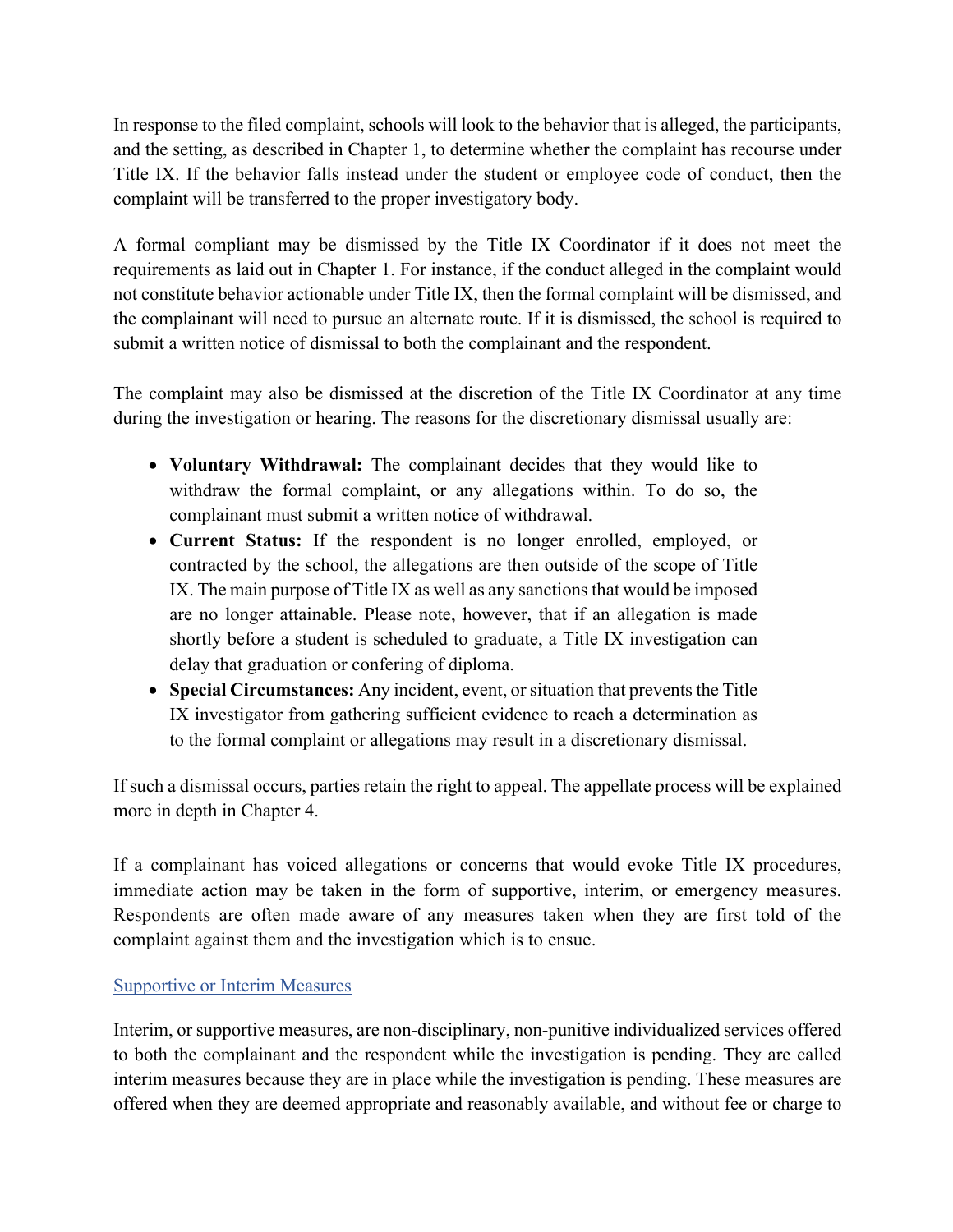the party. The goal of these measures is to restore or preserve equal access to the school's educational program or activity without submitting the other party to an undue burden. Above all, these measures are designed to protect the safety of the parties, witnesses, and the school.

Supportive measures can be issued whether or not a formal investigation is conducted. If a complainant chooses not to pursue an investigation, they can still access supportive measures that would serve to protect, help, or care for them. The nature, purpose, and substance of both supportive and interim measures are the same. Where supportive measures are available outside of an investigation, interim measures are employed while an investigation is underway.

This chart contains examples of supportive measures that would be available to both parties.

| <b>Supportive Measures</b>    |                                     |                            |  |
|-------------------------------|-------------------------------------|----------------------------|--|
| <b>Campus Escorts</b>         | <b>Class Schedule Modifications</b> | Student Financial Aid      |  |
| Transportation                | Referrals to Counseling or          | No Contact Orders          |  |
| Accommodations                | <b>Other Health Services</b>        |                            |  |
| <b>Campus Housing Changes</b> | <b>Work Schedule Modifications</b>  | Persona Non Grata Orders   |  |
| Academic Support              | Visa and Immigration                | <b>Heightened Security</b> |  |
|                               | Assistance                          |                            |  |

#### Emergency Interim Measures

In determining emergency measures, there is first an undertaking of an individualized safety and risk analysis. A determination is made as to whether the respondent poses an immediate threat to the physical health or safety of any student or other individual arising from the allegations of the Title IX investigation. One example of an emergency measure would be removing respondent from the school grounds. If this happens, the respondent is given notice prior to the removal and is provided an opportunity to challenge the decision immediately following the removal. The new regulations ensure that one party is not unduly burdened over the other party. When determining emergency measure that are to be taken, the school is to take the least restrictive means possible.

#### Investigation

A formal investigation will be conducted by an investigator, or investigators. During the investigation, there must be equal opportunity for both parties to present witnesses and evidence. One of the first steps in the investigatory process will be an interview of each of the parties. This will be one of the first opportunities that the respondent will have to speak to the investigator and present their defense. The interview also allows the investigator or coordinator to further outline the Title IX process and explain to the parties what will be expected of them. The interview is between the investigator and the party alone. Where an advisor is not able to participate during the interview, they are allowed to be present with the party. Obtaining a Title IX lawyer early in the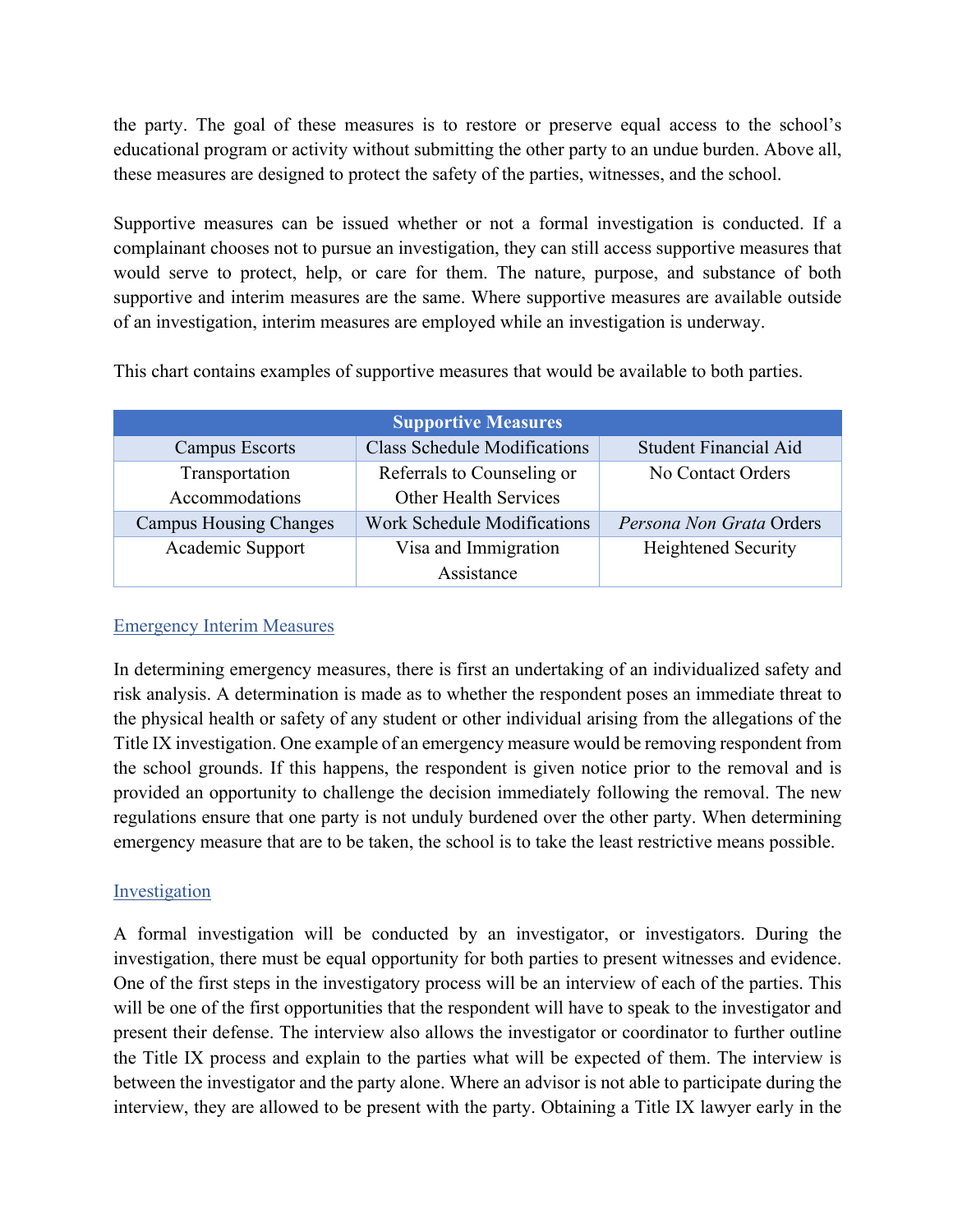process is crucial as they are able to help you prepare for the interview. After participating in numerous investigations, the lawyers at Keffer Hirschauer LLP know what questions to anticipate and will help the interview process seem less daunting.

Apart from the interview, pieces of evidence will be collected. Such evidence may include electronic evidence, testimonial evidence, circumstantial evidence, and more. Simply put, anything that relates to the allegations may be considered during the investigation; however, whether evidence is actually considered will depend on if it is deemed relevant and related to the allegations at issue. Evidence that is collected during the investigation will fall under one of three categories:

- **Directly Related and Relevant Evidence:** This includes all evidence that is both relevant to the claim of the complainant, and also directly related. Such evidence includes include text messages, social media posts, photographs, or police reports, security footage, and eyewitness accounts of the allegations at issue.
- **Directly Related Evidence:** This includes evidence that may be directly related to the complaint, but that the investigator has found to be not relevant. Parties may present arguments that such evidence be deemed relevant or be deemed not directly related to the complaint.
- **Unrelated and Irrelevant Evidence:** This is evidence that is neither related to the complaint nor deemed relevant by the investigator. Though it is not used for the purposes of the process, any evidence presented that falls under this category must be maintained by the investigator.

Ultimately, whether or not a piece of evidence is deemed relevant will depend on the interpretation from investigators and the coordinator. Relevant evidence will then be included in the investigation report and presented at the hearing; where irrelevant evidence will not.

#### Investigation Report

Prior to final completion of the investigation report, there must be equal opportunity for parties to inspect and review any evidence obtained that is **directly** related to the complaint. This includes any evidence that the school does not necessarily intend to rely on in making a determination but has reviewed. Any evidence that would lean toward finding the respondent responsible or not must also be available for review by both parties, regardless of their source. Parties will have at least ten (10) days to review the report and submit a written response. In the response, the parties may challenge what is deemed **relevant evidence**. Though the decision-maker is the final arbitrator of relevance, parties may argue that the evidence that the school is intending to rely on should or should not be included. Once parties have had a time to response to the investigation report, an amended investigation report will be issued to both parties.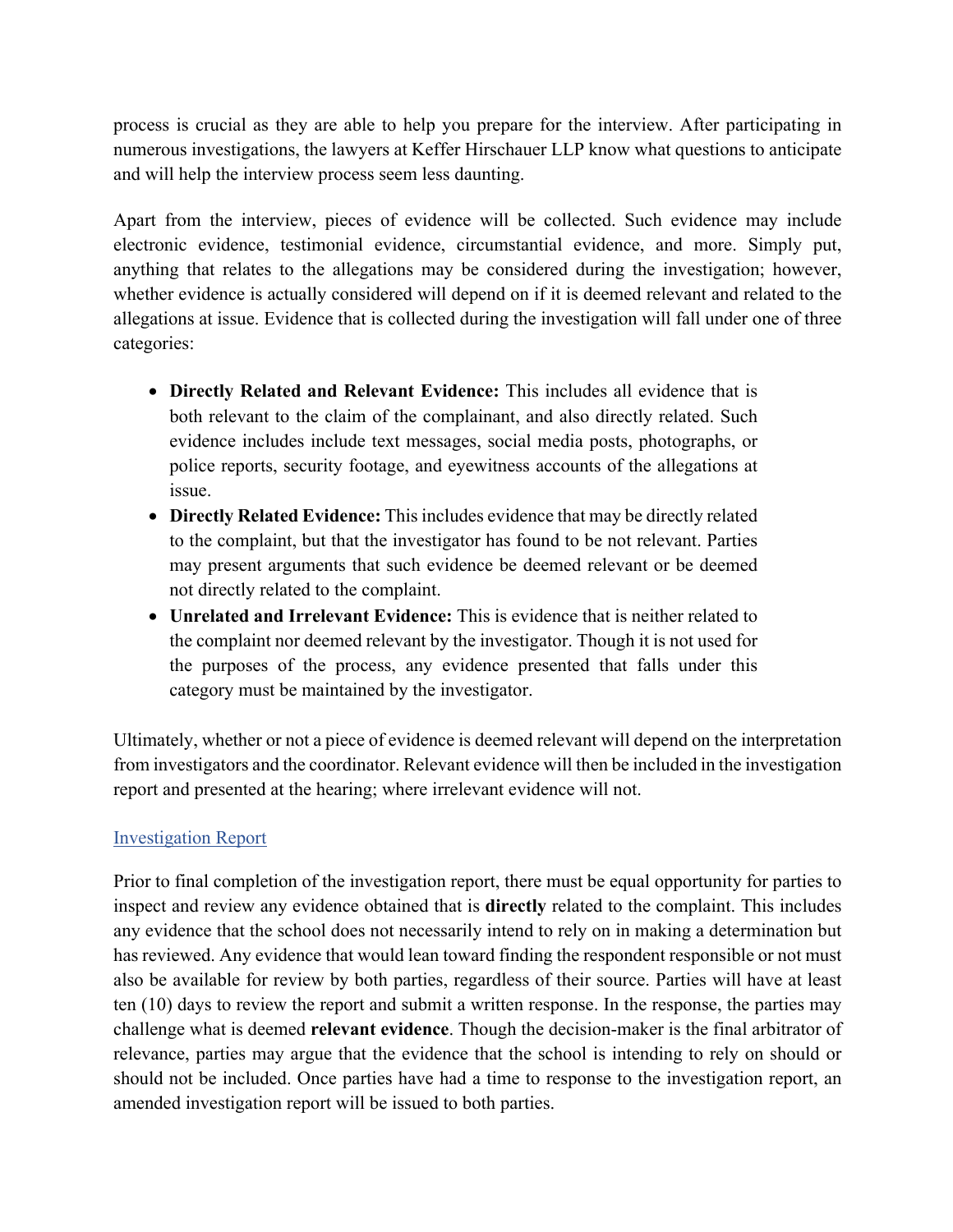The investigation report must be sent to both parties at least ten (10) days prior to the date of the Title IX hearing. This time presents an opportunity for advisors to review the investigator's process and prepare for the hearing. In the preparation, parties and their advisors will outline any arguments that will be presented, and draft questions for the advisor to ask during the hearing.

It is important to note that the investigation report should **not** be a determination of responsibility. Rather it is determination of relevance of the evidence to be used in making the final determination. Specifically, the relevance of the evidence that will be presented at the hearing.

The investigation report must fairly summarize the relevant evidence. Copies must be sent to each party and the party's advisor and include all evidence obtained that is **directly related** to the compliant, to review in an electronic format or a hard copy, including the evidence upon which the recipient does not intend to rely in reaching a determination regarding responsibility and inculpatory or exculpatory evidence whether obtained from a party or other source.

#### Title IX Hearing

During the hearing, relevant evidence will be presented, and questions will be asked of the complainant, respondent, and any witnesses. Advisors will have the opportunity to question the other party and witnesses. These questions are ones that the parties and their advisors will have prepared beforehand. The questions that are asked can challenge the credibility of the other party's version of events. Given that intimate conduct can form the basis of a Title IX investigation, and witnesses may be limited in number as a result, a Title IX determination often times comes down to a determination of credibility. As such, it is important that the relevant evidence, the parties, and the witness are examined and question as to their veracity.

The prior sexual history of parties may be introduced during a hearing. Sexual history may be relied upon to determine the consent of each party. For example, if an allegation of rape is brought between a couple who had prior sexual relations, that history will be examined to determine what communication and consent looked like for the prior encounters, and if it was present during the alleged incident. If sexual history is likely to be brought up, a trained Title IX attorney can help best prepare you, both emotionally and practically, for that line of questioning.

If a party or a witness chooses not to attend or not to subject themselves to questions, a hearing board is not permitted to attribute any weight to those actions. However, it is strongly encouraged for all parties to appear. If the respondent does not appear, there will not be much evidence to refute the complainant's account of the incident. It is in your best interest to appear, prepare and present evidence, and have a qualified advisor to help navigate the investigation process.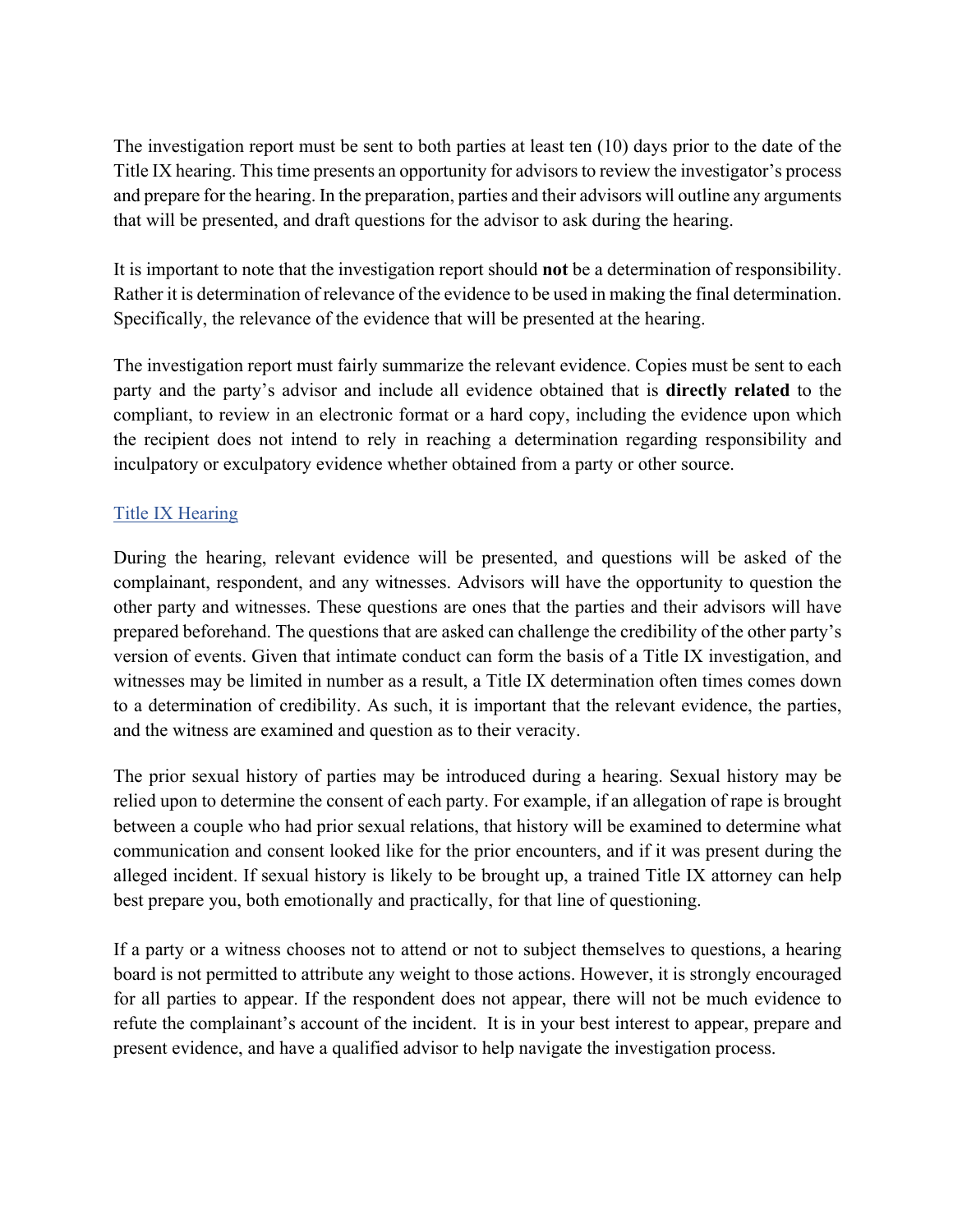#### Written Determination

After a determination has been made as to the presence of a violation and identification of a reasonable party, a written report must be completed. In this determination, the allegations that formed the basis of the investigation must be identified. Each of the procedural steps that took place during the investigation, from the submission of the complaint until the final determination, will be laid out. The report will describe when notice to the parties was given, the interviews that were conducted, and evidence that was gathered.

Included in the written determination will be a section outlining the findings of fact. Any evidence that was presented will be identified. The report will explain how the evidence presented was interpreted and how the school's Title IX policy was applied to the facts. Additionally, a statement of, and rationale for, the result of the investigation will outline the determination of responsibility, any sanctions that will be imposed on the respondent, and whether there will be remedies provided to the complainant.

Both parties will simultaneously receive delivery of the written determination, along with information about the appeal process. If neither party appeals within a reasonable time, as detailed in the school's policy, then the determination is deemed final, and the outlined sanctions are imposed. If, however, a party pursues an appeal, either wanting to challenge the determination of responsibility, or the imposition of sanctions, the written determination will be reviewed, and the process will continue as we will discussed in Chapter 4.

#### Informal Resolution

There is a possibility for parties to pursue an informal resolution. Such a resolution would not involve a full investigation or adjudication and may be offered at any time during the investigation, prior to a determination. The Title IX Coordinator must make a determination as to whether or not the case would be appropriately handled by an informal resolution. If the Coordinator agrees, and if the parties mutually and voluntarily agree to participate in investigation process, so long as the process is not made a condition of ongoing employment or enrollment, and the parties have to give full written consent to participate then informal methods may be followed. Parties have the option to discontinue the informal process and pursue a formal resolution. The informal option is precluded, however, when a determination regarding responsibility has been made.

Informal methods include mediation, restorative practices, and conflict resolution. Depending on the nature of the allegation, different methods may be used. The regulations do not prescribe the specific methods that schools can use, so it will be a school specific determination. However, some schools have policies barring informal resolutions in cases of sexual assault or violent conduct.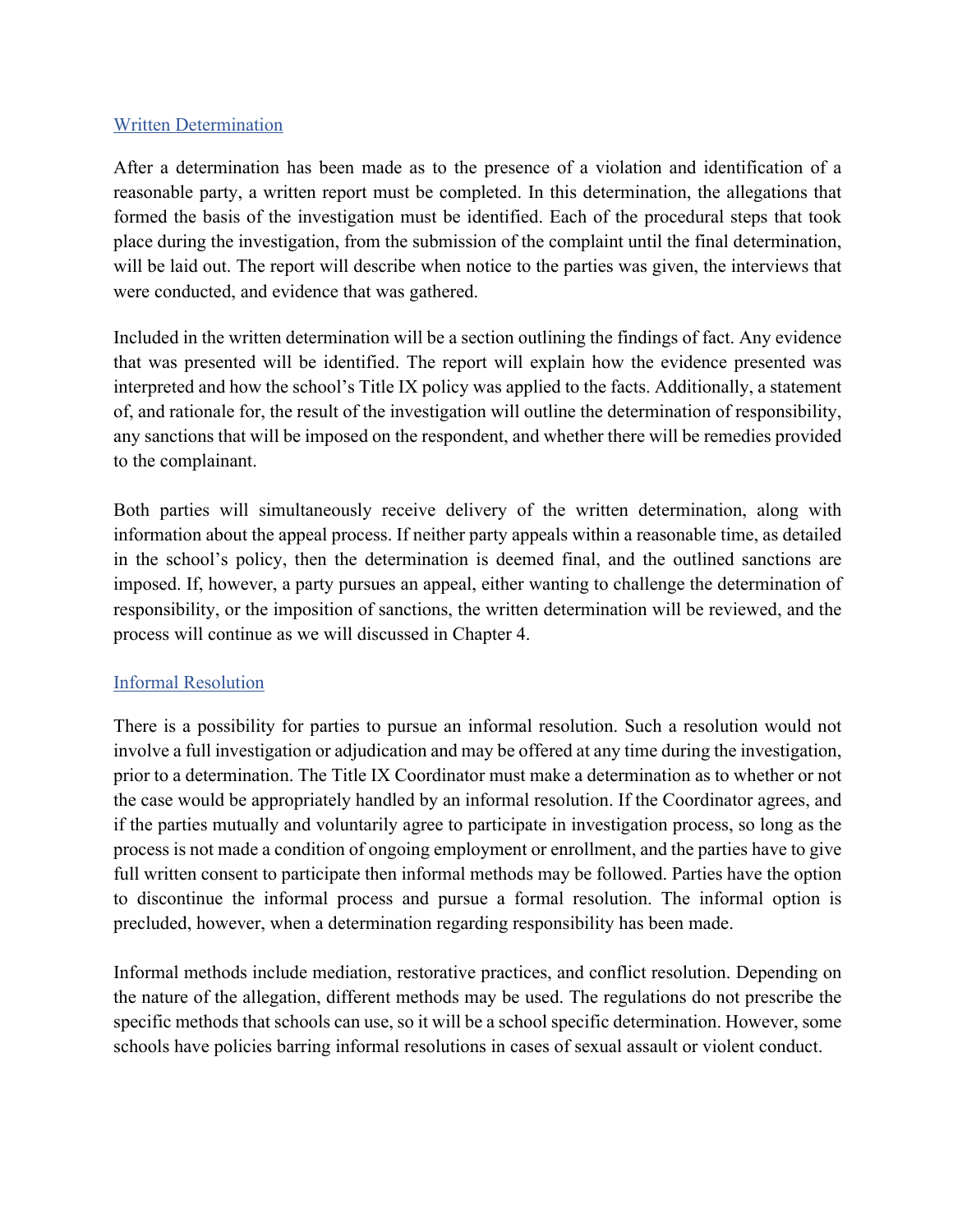## Chapter 3: Sanctions and Adjudications

If the Title IX investigation finds an individual responsible for the accused actions, sanctions may be imposed. In determining the sanctions, schools are required to take into consideration the impact the sanction would impose on both parties. Three factors that are mainly considered are as follows:

- **Risk:** Sanctions are decided based on a risk assessment audit and mitigation process. In other words, if the individual who is found responsible for the actions presents an on-going risk, then higher sanctions (such as expulsion) may result.
- **Education:** The decision also takes into consideration the respondent's education. The school will consider whether to suspend or expel the individual, or if there are alternative means that would not impact the respondent as much, such as having the individual switch sections of a class.
- **Severity:** The sanction that is imposed needs to be reasonable and reflect the severity of the behavior for which the respondent is found responsible.

The main goal of sanctions falls under one of three goals:

- **Stop:** Stop the behavior that was the basis of the Title IX claim.
- **Prevent:** Prevent the furtherance of the behavior and ensure that it will not continue after the conclusion of the investigation.
- **Remedy:** Remedy the situation by bringing a consequence or punishment that reflects the severity of the behavior.

Where the Title IX Coordinator helped with the determination of the case, they will not be involved in the issuance of a sanction. Where the Title IX Coordinator will continue to oversee the process, a separate campus administrator will issue a sanction. As these campus administrators are educators at heart, they will be faced with a tension between the education of the respondent, and the developmental sanctions of the student conduct process.

In issuing a sanction, a rationale as to the purpose and reason for that sanction is required. The campus administrator does not need to produce a formal finding of fact, as seen in the legal field, but needs to explain each specific allegation of the policy, the decision, and evidence relied on as well as the sanction and rational for the sanction.

Imposed sanctions vary widely on the status of the respondent. Generally speaking, sanctions may include orders of *persona non-grata* and trespass on school property. If the respondent is a student, possible sanctions range from no-contact orders and remedial measures to expulsion and a denial of diploma. Employees of the school, such as professors, may face sanctions such as denial of tenure and termination of employment. Contractors may have their service terminated and be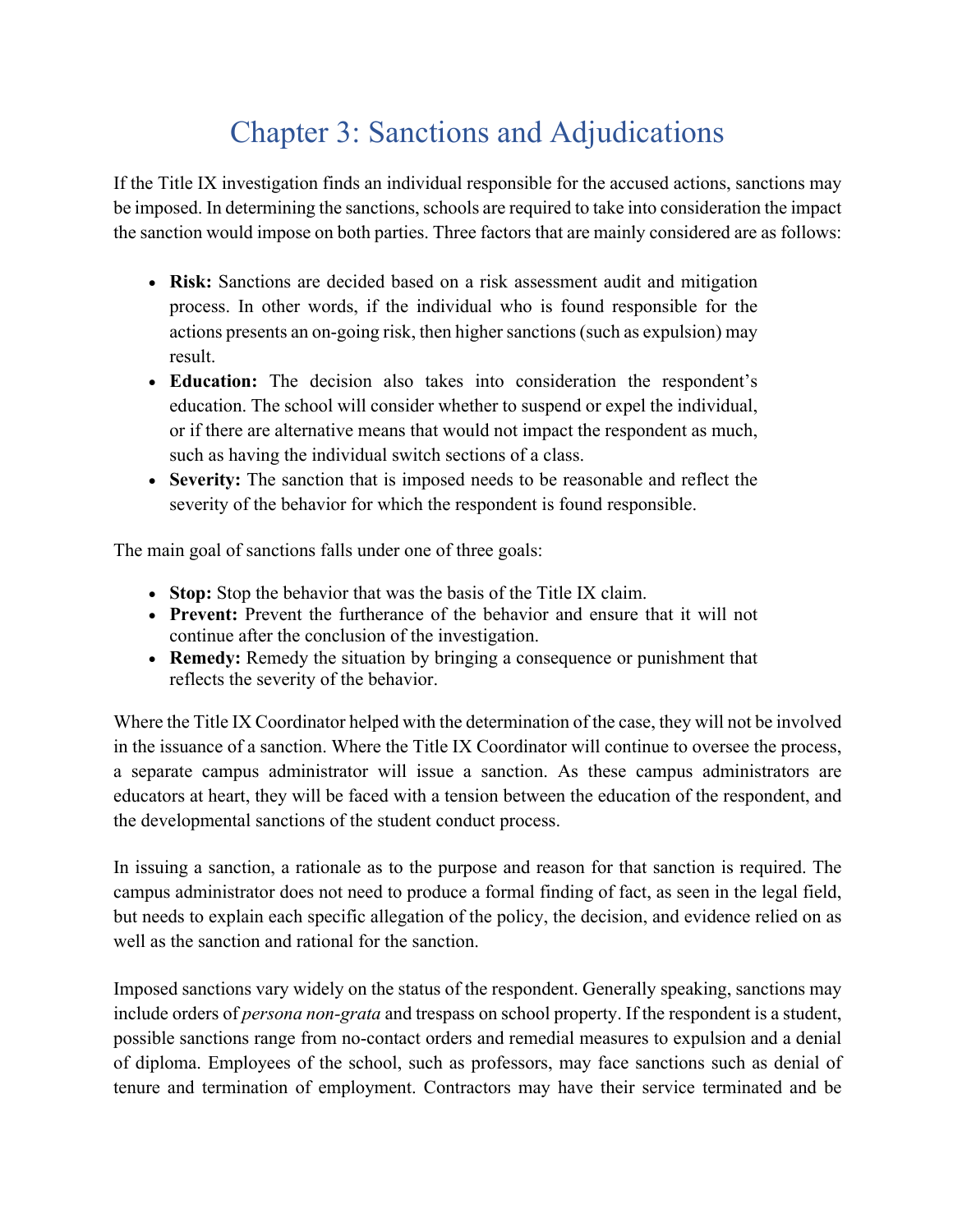prohibited from return to the school campus. As these sanctions may have detrimental impacts on an individual's educational and employment future, hiring a Title IX attorney will give you the fighting chance you need.

## Chapter 4: Appeal

After a determination of responsibility is made, either of the parties has an opportunity to appeal. The possibility of an appeal must be offered by schools equitably based on the determination or dismissal of any allegations. This allows all parties to support or oppose the outcome of the Title IX investigation. As such, if the respondent is found to be in violation of Title IX, the respondent can appeal the decision. Additionally, if the respondent is found to not in violation of Title IX, the complainant can appeal the decision.

To follow proper procedure, a party requesting an appeal must do so in writing shortly after the final determination is made. There is a short window to request an appeal, which will depend on the school's individual policy. After a request is submitted, schools have an obligation to submit a decision within a reasonably prompt timeframe. All parties involved need to receive notification of any appeal. During the appeal process, any sanctions determined as a result of the finding will be held in abeyance. In other words, the sanctions will be suspended pending a decision on the request for appeal. However, any interim measures in place would continue throughout the appeal process. To further the propriety of the appeal procedure, the decision-maker cannot have had any other role in the investigation or resolution process. For example, if an individual served as the investigator, they cannot then serve as the decision-maker for the appeal.

There are three possible grounds for which an appeal may be based:

- **Procedure:** There was an irregularity with the Title IX procedure that affected the outcome of the matter.
- **New Evidence:** Since the time of the determination, evidence that was not reasonably available before has been discovered that could affect the outcome of the matter.
- **Bias:** The Title IX Coordinator, investigator, or decision-maker involved in the investigation had a conflict of interest of bias that could affect the outcome of the matter.

The appeal process exists to provide review of the grounds for determination of responsibility and sanction, and is a decision based on the merits of the argument concerning these determinations. However, the appeal process does not exist to rehear the case in total. If the request for an appeal is denied, then the prior decision stands. However, if the request for appeal is accepted, three possibilities arise: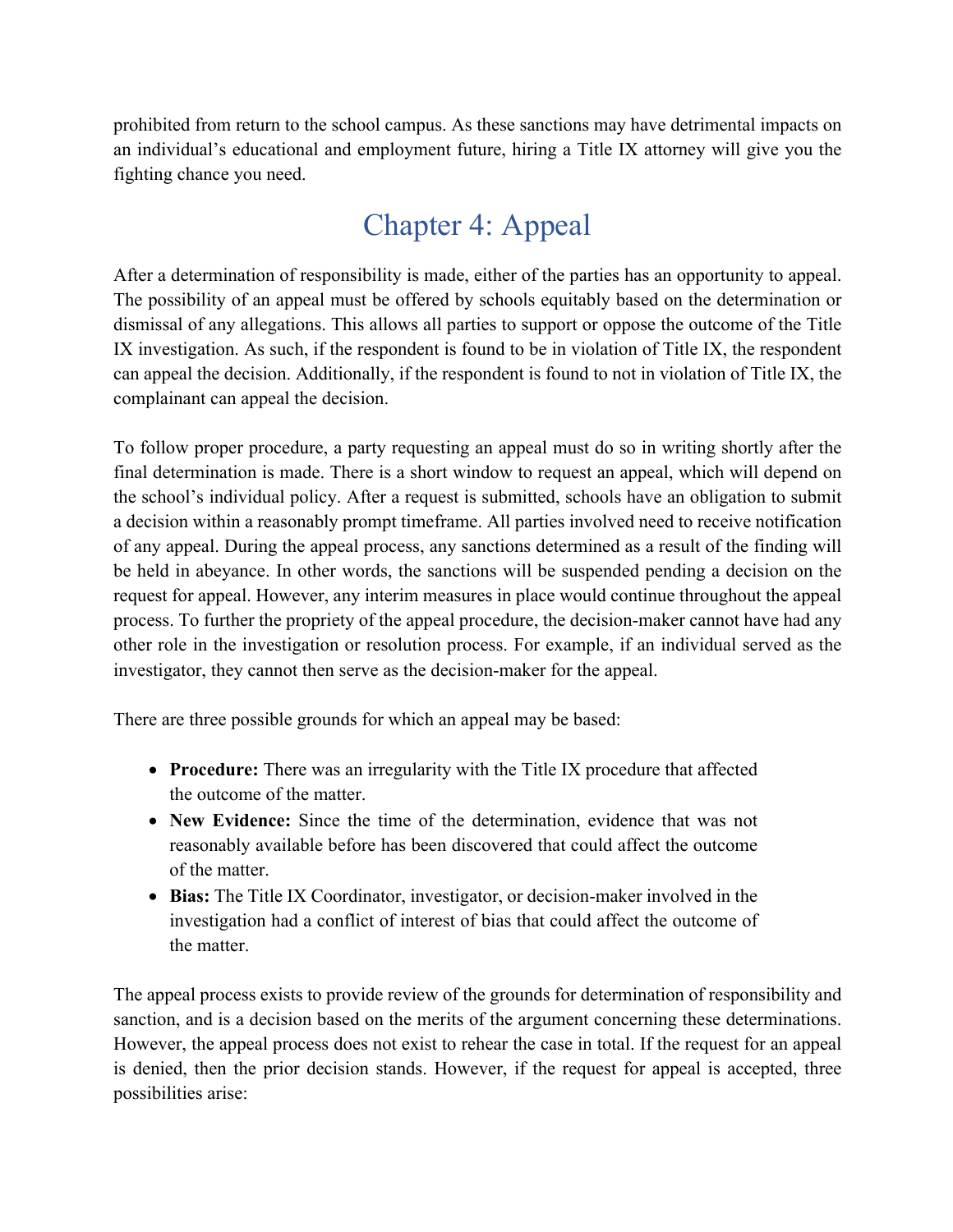- **Remand:** The Title IX case is remanded, or sent back, to essentially redo a portion of the process. This may be the entire investigation, the hearing, or just the sanction determination.
- **Stand:** The appellate officer reviews the investigation and decides to uphold the previous decision.
- **Adjust:** The findings of the investigation are upheld, however, the sanctions that were previously ordered are adjusted.

If an advisor is present, they can assist the party in drafting the appeal. This includes determining the appropriate grounds for appeal and ensuring that the request is made in a timely manner. Above all, the advisor's role would extend far beyond the decision-maker's findings by securing and maintaining supportive measures for the party.

Far too much is at stake when individuals are accused of Title IX violations. Even if an individual is cleared of allegations and Title IX sanctions are not imposed, the effects of an accusation of this nature can still linger long into the future, especially if a case is not well-managed from the start. The Indianapolis Title IX defense attorneys at Keffer Hirschauer LLP can work, even at the appellate stage, to protect the rights and the futures of those involved in a Title IX investigation.

## Chapter 5: More Changes to Come?

Though the regulations were just recently amended, they are not set in stone. These regulations are current as of now, however, the nature of Title IX makes them subject to change. Student populations change, behaviors change, and the expectations of schools to provide protections change. The result is rapid and sudden modifications to Title IX and the interpretation and application thereof. These changes may come in the various forms:

- **Legislative:** Amendments to 28 U.S.C. § 1681 or to 34 C.F.R. Part 106.
- **Departmental:** Modifications, clarifications, or definitional changes from the U.S. Department of Education; as was the case in the most recent changes.
- **Institutional:** Policy or procedural adaptations that each school or institution implements to be in compliance with legislative and departmental regulations.

With an increased presence of online courses, the implications on Title IX and the school's ability to protect its students, employees, and contractors remotely have yet to be discovered. As such, it is important to contact a Title IX attorney who stays abreast of the most up-to-date Title IX law.